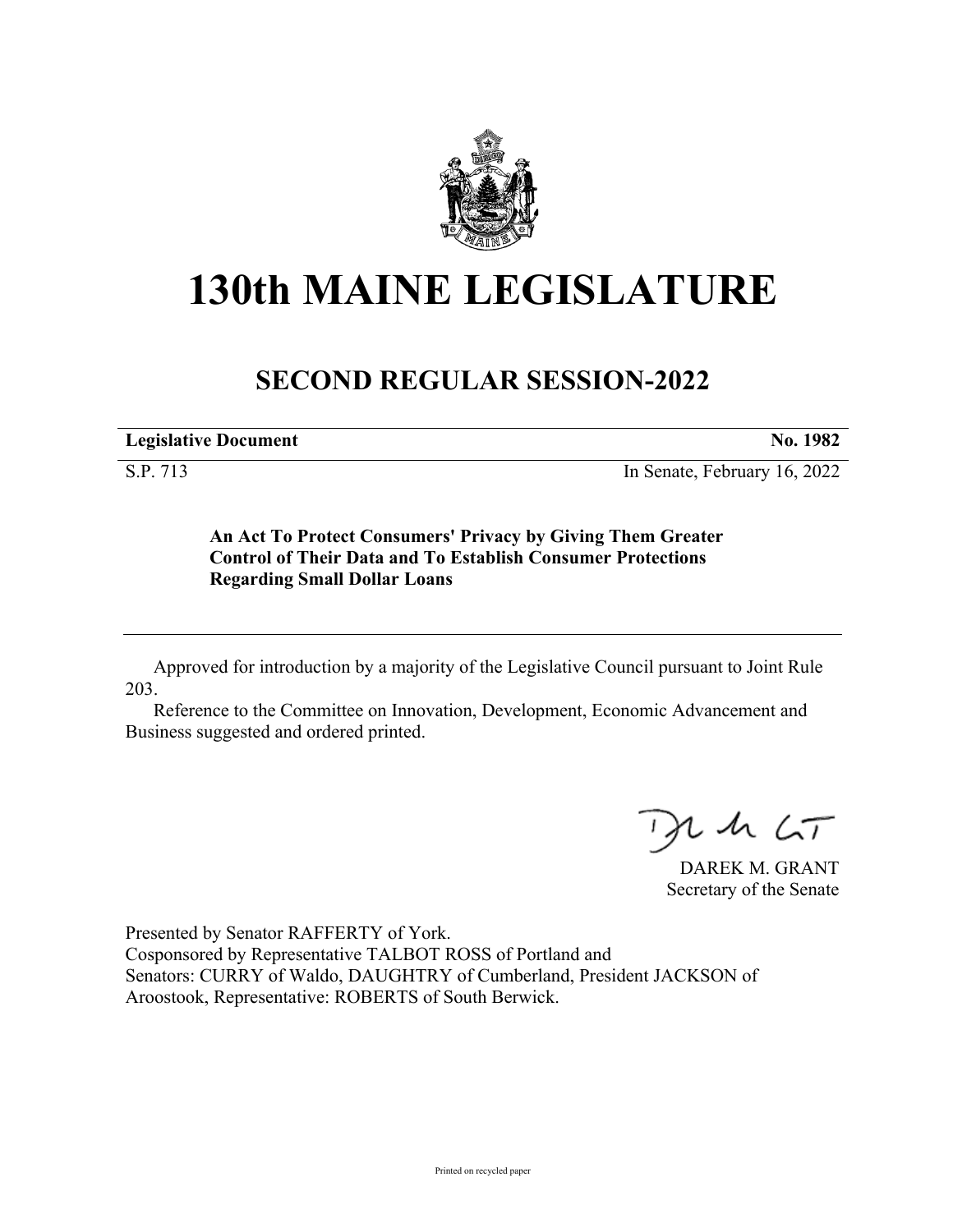| 1                                                  | Be it enacted by the People of the State of Maine as follows:                                                                                                                                                                                                                                                                                                                                                                                                                                                                                                                                                                                                                                                                                                       |
|----------------------------------------------------|---------------------------------------------------------------------------------------------------------------------------------------------------------------------------------------------------------------------------------------------------------------------------------------------------------------------------------------------------------------------------------------------------------------------------------------------------------------------------------------------------------------------------------------------------------------------------------------------------------------------------------------------------------------------------------------------------------------------------------------------------------------------|
| $\overline{2}$                                     | <b>PARTA</b>                                                                                                                                                                                                                                                                                                                                                                                                                                                                                                                                                                                                                                                                                                                                                        |
| 3                                                  | Sec. A-1. 10 MRSA c. 1057 is enacted to read:                                                                                                                                                                                                                                                                                                                                                                                                                                                                                                                                                                                                                                                                                                                       |
| $\overline{4}$                                     | <b>CHAPTER 1057</b>                                                                                                                                                                                                                                                                                                                                                                                                                                                                                                                                                                                                                                                                                                                                                 |
| 5                                                  | <b>MAINE CONSUMER PRIVACY ACT</b>                                                                                                                                                                                                                                                                                                                                                                                                                                                                                                                                                                                                                                                                                                                                   |
| 6                                                  | §9601. Short title                                                                                                                                                                                                                                                                                                                                                                                                                                                                                                                                                                                                                                                                                                                                                  |
| 7                                                  | This chapter may be known and cited as "the Maine Consumer Privacy Act."                                                                                                                                                                                                                                                                                                                                                                                                                                                                                                                                                                                                                                                                                            |
| 8                                                  | §9602. Definitions                                                                                                                                                                                                                                                                                                                                                                                                                                                                                                                                                                                                                                                                                                                                                  |
| 9<br>10                                            | As used in this chapter, unless the context otherwise indicates, the following terms<br>have the following meanings.                                                                                                                                                                                                                                                                                                                                                                                                                                                                                                                                                                                                                                                |
| 11<br>12<br>13<br>14<br>15                         | 1. Aggregate consumer information. "Aggregate consumer information" means<br>information that relates to a group or category of consumers, from which individual<br>consumer identities have been removed, that is not linked or reasonably linkable to any<br>consumer or household, including via a device. "Aggregate consumer information" does<br>not mean one or more individual consumer records that have been deidentified.                                                                                                                                                                                                                                                                                                                                |
| 16<br>17<br>18<br>19<br>20<br>21<br>22<br>23<br>24 | Biometric information. "Biometric information" means an individual's<br>2.<br>physiological, biological or behavioral characteristics, including an individual's<br>deoxyribonucleic acid, or DNA, that can be used, singly or in combination with each other<br>or with other identifying data, to establish the individual's identity. "Biometric<br>information" includes, but is not limited to, imagery of the iris, retina, fingerprint, face,<br>hand, palm, vein patterns and voice recordings, from which an identifier template, such as<br>a faceprint, a minutiae template or a voiceprint, can be extracted and keystroke patterns or<br>rhythms, gait patterns or rhythms and sleep, health or exercise data that contain identifying<br>information. |
| 25                                                 | 3. Business. "Business" means:                                                                                                                                                                                                                                                                                                                                                                                                                                                                                                                                                                                                                                                                                                                                      |
| 26<br>27<br>28<br>29<br>30<br>31<br>32             | A sole proprietorship, partnership, limited liability company, corporation,<br>А.<br>association or other legal entity that is organized or operated for the profit or financial<br>benefit of its shareholders or other owners that collects consumers' personal<br>information or on the behalf of which that information is collected and that alone or<br>jointly with others determines the purposes and means of the processing of consumers'<br>personal information, that does business in the State and that satisfies one or more of<br>the following thresholds:                                                                                                                                                                                         |
| 33<br>34                                           | (1) Has annual gross revenues in excess of $$25,000,000$ , as adjusted pursuant to<br>section 9619, subsection 1, paragraph $E$ ;                                                                                                                                                                                                                                                                                                                                                                                                                                                                                                                                                                                                                                   |
| 35<br>36<br>37                                     | (2) Alone or in combination annually buys, receives for the business's commercial<br>purposes, sells or shares for commercial purposes alone or in combination the<br>personal information of 50,000 or more consumers, households or devices; or                                                                                                                                                                                                                                                                                                                                                                                                                                                                                                                   |
| 38<br>39                                           | (3) Derives 50% or more of its annual revenues from selling consumers' personal<br>information; or                                                                                                                                                                                                                                                                                                                                                                                                                                                                                                                                                                                                                                                                  |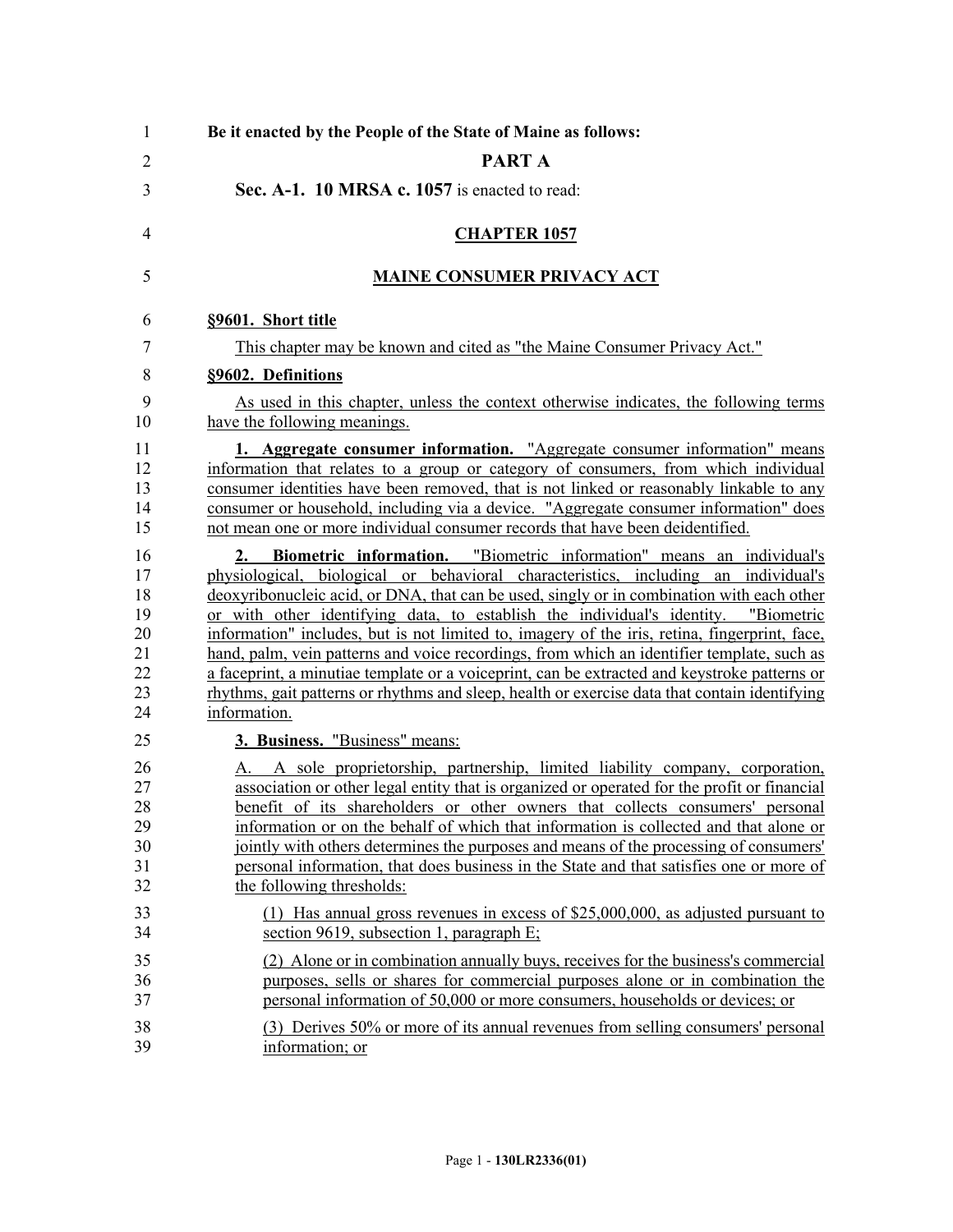| 1                   | B. An entity that controls or is controlled by a business as defined in paragraph A and                                                                             |
|---------------------|---------------------------------------------------------------------------------------------------------------------------------------------------------------------|
| $\overline{2}$      | that shares common branding with the business. For the purposes of this paragraph,                                                                                  |
| $\overline{3}$      | "control" or "controlled" means ownership of, or the power to vote, more than 50% of                                                                                |
| $\overline{4}$<br>5 | the outstanding shares of any class of voting security of a business; control in any                                                                                |
| 6                   | manner over the election of a majority of the directors or of individuals exercising                                                                                |
| $\overline{7}$      | similar functions; or the power to exercise a controlling influence over the management<br>of a company, and "common branding" means a shared name, service mark or |
| 8                   | trademark.                                                                                                                                                          |
| 9                   | 4. Business purpose. "Business purpose" means the use of personal information for                                                                                   |
| 10                  | the business's or a service provider's operational purposes or other purposes of which                                                                              |
| 11                  | consumers are given notice, if the use of personal information is reasonably necessary and                                                                          |
| 12                  | proportionate to achieve the operational purpose for which the personal information was                                                                             |
| 13                  | collected or processed or for another operational purpose that is compatible with the context                                                                       |
| 14                  | in which the personal information was collected. "Business purpose" includes:                                                                                       |
| 15                  | Auditing related to a current interaction with the consumer and concurrent<br>А.                                                                                    |
| 16                  | transactions, including, but not limited to, counting so-called ad impressions to unique                                                                            |
| 17                  | visitors, verifying positioning and quality of ad impressions and auditing compliance                                                                               |
| 18                  | with this specification and other standards;                                                                                                                        |
| 19                  | B. Detecting security incidents, protecting against malicious, deceptive, fraudulent or                                                                             |
| 20                  | illegal activity and prosecuting those responsible for that activity;                                                                                               |
| 21                  | C. Debugging to identify and repair errors that impair existing intended functionality;                                                                             |
| 22                  | D. Short-term, transient use if the personal information is not disclosed to another 3rd                                                                            |
| 23                  | party and is not used to build a profile about a consumer or otherwise alter an individual                                                                          |
| 24                  | consumer's experience outside the current interaction, including, but not limited to, the                                                                           |
| 25                  | contextual customization of ads shown as part of the same interaction;                                                                                              |
| 26                  | E. Performing services on behalf of the business or service provider, including                                                                                     |
| 27                  | maintaining or servicing accounts, providing customer service, processing or fulfilling                                                                             |
| 28                  | orders and transactions, verifying consumer information, processing payments,                                                                                       |
| 29                  | providing financing, providing advertising or marketing services, providing analytic                                                                                |
| 30                  | services or providing similar services on behalf of the business or service provider;                                                                               |
| 31                  | F. Undertaking internal research for technological development and demonstration;                                                                                   |
| 32                  | and                                                                                                                                                                 |
| 33                  | G. Undertaking activities to verify or maintain the quality or safety of a service or                                                                               |
| 34                  | device that is owned, manufactured, manufactured for or controlled by the business                                                                                  |
| 35                  | and to improve, upgrade or enhance the service or device that is owned, manufactured,                                                                               |
| 36                  | manufactured for or controlled by the business.                                                                                                                     |
| 37                  | 5. Collect. "Collect" means to buy, rent, gather, obtain, receive or access any personal                                                                            |
| 38                  | information pertaining to a consumer by any means and includes receiving information                                                                                |
| 39                  | from the consumer, either actively or passively, or by observing the consumer's behavior.                                                                           |
| 40                  | <b>6. Commercial purposes.</b> "Commercial purposes" means to advance a person's                                                                                    |
| 41                  | commercial or economic interests, such as by inducing another person to buy, rent, lease,                                                                           |
| 42                  | join, subscribe to, provide or exchange products, goods, property, information or services                                                                          |
| 43                  | or enabling or effecting, directly or indirectly, a commercial transaction. "Commercial                                                                             |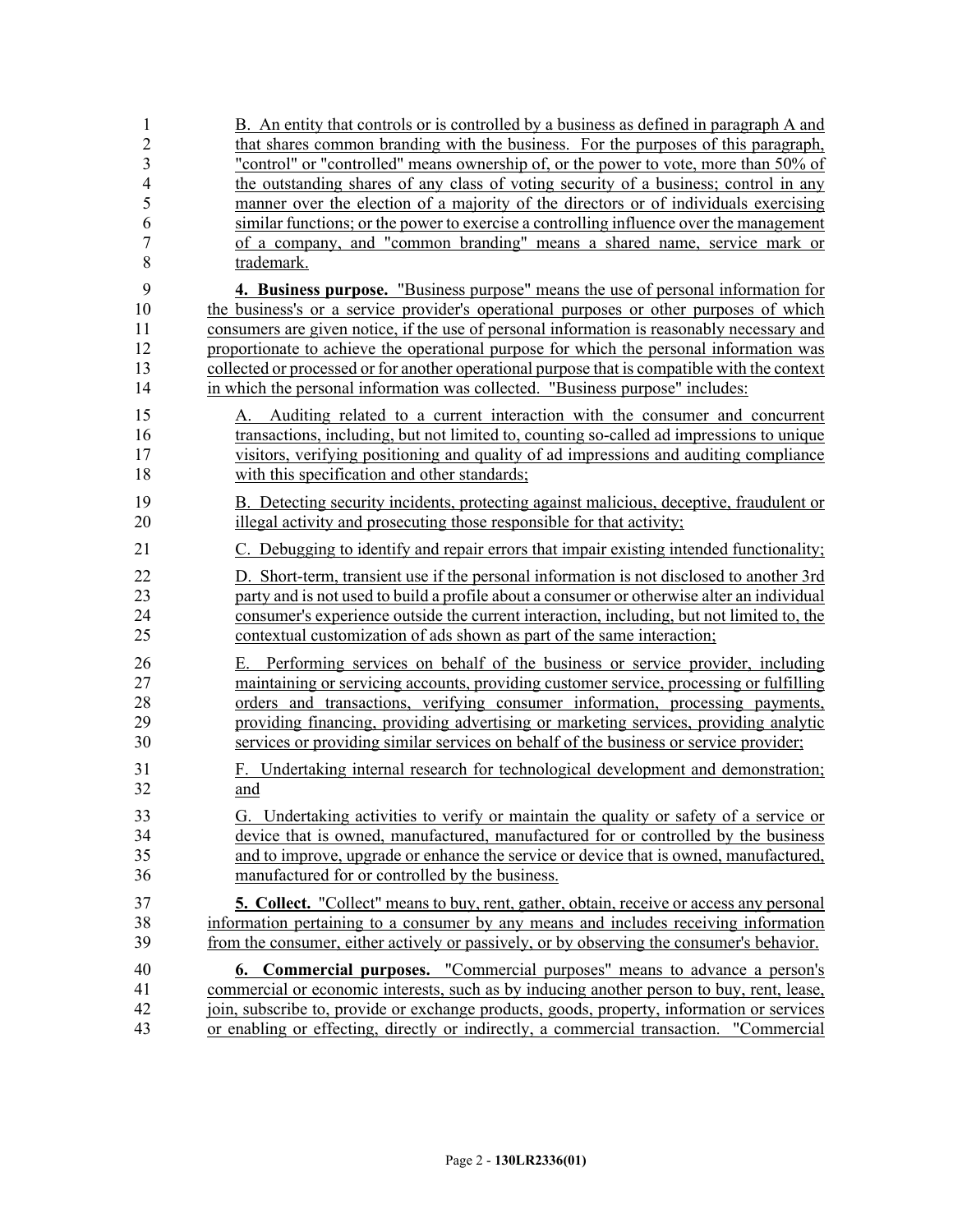| 1                | purposes" does not include engaging in speech that state or federal courts have recognized  |
|------------------|---------------------------------------------------------------------------------------------|
| $\overline{2}$   | as noncommercial speech, including political speech and journalism.                         |
| 3                | 7. Consumer. "Consumer" means a natural person who is a resident of the State.              |
| $\overline{4}$   | 8. Deidentified. "Deidentified" means cannot reasonably identify, relate to, describe,      |
| 5                | be capable of being associated with or be linked, directly or indirectly, to a particular   |
| 6                | consumer, if a business that uses deidentified information:                                 |
| $\boldsymbol{7}$ | A. Has implemented technical safeguards that prohibit reidentification of the consumer      |
| 8                | to whom the information may pertain;                                                        |
| 9                | B. Has implemented business processes that specifically prohibit reidentification of        |
| 10               | the information;                                                                            |
| 11               | C. Has implemented business processes to prevent inadvertent release of deidentified        |
| 12               | information; and                                                                            |
| 13               | D. Makes no attempt to reidentify the information.                                          |
| 14               | 9. Designated method for submitting requests. "Designated method for submitting             |
| 15               | requests" means a mailing address, e-mail address, Internet web page, Internet web portal,  |
| 16               | toll-free telephone number or other applicable contact information by which a consumer      |
| 17               | may submit a request or direction under this chapter and any consumer-friendly means of     |
| 18               | contacting a business as approved by the Attorney General pursuant to section 9619.         |
| 19               | <b>10. Device.</b> "Device" means any physical object that is capable of connecting to the  |
| 20               | Internet, directly or indirectly, or to another device that is capable of connecting to the |
| 21               | Internet, directly or indirectly.                                                           |
| 22               | 11. Homepage. "Homepage" means the introductory page of an Internet website and             |
| 23               | any Internet web page where personal information is collected. In the case of an online     |
| 24               | service, such as a mobile application, "homepage" means the application's platform page     |
| 25               | or download page, a link within the application, such as from the application's             |
| 26               | configuration, "about," "information" or settings page, and any other location that allows  |
| 27               | consumers to review the form required by section 9610, subsection 1, including, but not     |
| 28               | limited to, before downloading the application.                                             |
| 29               | 12. Person. "Person" means an individual, proprietorship, firm, partnership, joint          |
| 30               | venture, syndicate, business trust, company, corporation, limited liability company,        |
| 31               | association, committee and any other organization or group of persons acting in concert.    |
| 32               | 13. Personal information. "Personal information":                                           |
| 33               | A. Means information that identifies, relates to, describes, is reasonably capable of       |
| 34               | being associated with or could reasonably be linked, directly or indirectly, with a         |
| 35               | particular consumer or household and includes, but is not limited to:                       |
| 36               | (1) Identifiers such as a real name, alias, mailing address, signature, telephone           |
| 37               | number, unique identifier, online identifier, Internet protocol address, e-mail             |
| 38               | address, account name, social security number, driver's license number, nondriver           |
| 39               | identification card number, passport number or other similar identifiers;                   |
| 40               | (2) Physical characteristics or description, insurance policy number, bank account          |
| 41               | number, credit card number, debit card number or any other financial information,           |
| 42               | medical information or health information;                                                  |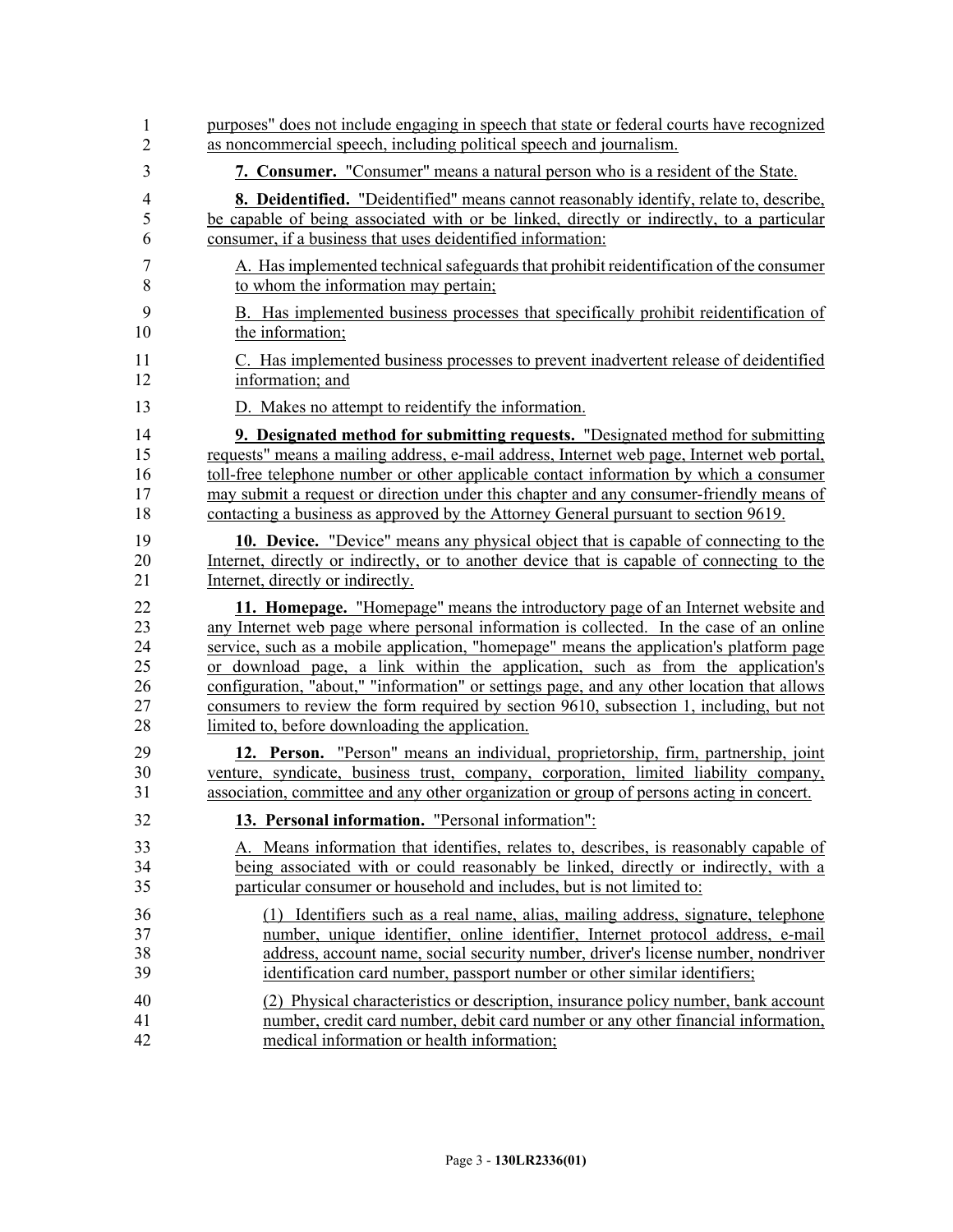| $\mathbf{1}$   | (3) Characteristics of protected classifications under state or federal law;                                                                                                        |
|----------------|-------------------------------------------------------------------------------------------------------------------------------------------------------------------------------------|
| $\overline{2}$ | (4) Commercial information, including records of personal property, products or                                                                                                     |
| 3              | services purchased, obtained or considered, or other purchasing or consuming                                                                                                        |
| $\overline{4}$ | histories or tendencies;                                                                                                                                                            |
| 5              | (5) Biometric information;                                                                                                                                                          |
| 6<br>$\tau$    | (6) Internet or other electronic network activity information, including, but not<br>limited to, browsing history, search history and information regarding a consumer's            |
| 8              | interaction with an Internet website, application or advertisement;                                                                                                                 |
| 9              | (7) Geolocation data;                                                                                                                                                               |
| 10             | (8) Audio, electronic, visual, thermal, olfactory or similar information;                                                                                                           |
| 11             | (9) Professional or employment-related information;                                                                                                                                 |
| 12             | (10) Education information, defined as information that is not publicly available                                                                                                   |
| 13<br>14       | personally identifiable information as defined in the Family Educational Rights<br>and Privacy Act of 1974, 20 United States Code, Section 1232g; and                               |
| 15             | (11) Inferences drawn from any of the information identified in this paragraph to                                                                                                   |
| 16<br>17       | create a profile about a consumer reflecting the consumer's preferences,<br>characteristics, psychological trends, predispositions, behavior,<br>attitudes.                         |
| 18             | intelligence, abilities and aptitudes;                                                                                                                                              |
| 19             | B. Does not include publicly available information. For purposes of this paragraph,                                                                                                 |
| 20             | "publicly available" means information that is lawfully made available from federal,                                                                                                |
| 21<br>22       | state or local government records. "Publicly available" does not mean biometric<br>information collected by a business about a consumer without the consumer's                      |
| 23             | knowledge; and                                                                                                                                                                      |
| 24             | C. Does not include consumer information that is deidentified or aggregate consumer                                                                                                 |
| 25             | information.                                                                                                                                                                        |
| 26             | 14. Probabilistic identifier. "Probabilistic identifier" means the identification of a                                                                                              |
| 27<br>28       | consumer or a device to a degree of certainty of more probable than not based on any<br>categories of personal information included in, or similar to, the categories enumerated in |
| 29             | the definition of "personal information" in subsection 13.                                                                                                                          |
| 30             |                                                                                                                                                                                     |
| 31             | 15. Processing. "Processing" means any operation or set of operations that is performed on personal information or on sets of personal information, whether or not by               |
| 32             | automated means.                                                                                                                                                                    |
| 33<br>34       | 16. Reidentify. "Reidentify" means the process of reversal of deidentification<br>techniques, including, but not limited to, the addition of specific pieces of information or      |
| 35             | data elements that can, individually or in combination, be used to uniquely identify an                                                                                             |
| 36             | individual or usage of any statistical method, contrivance, computer software or other                                                                                              |
| 37<br>38       | means that have the effect of associating deidentified information with a specific<br>identifiable individual.                                                                      |
| 39             | 17. Research. "Research" means scientific, systematic study and observation,                                                                                                        |
| 40             | including basic research or applied research that is in the public interest and that adheres to                                                                                     |
| 41             | all other applicable ethics and privacy laws or studies conducted in the public interest in                                                                                         |
| 42             | the area of public health. Research with personal information that may have been collected                                                                                          |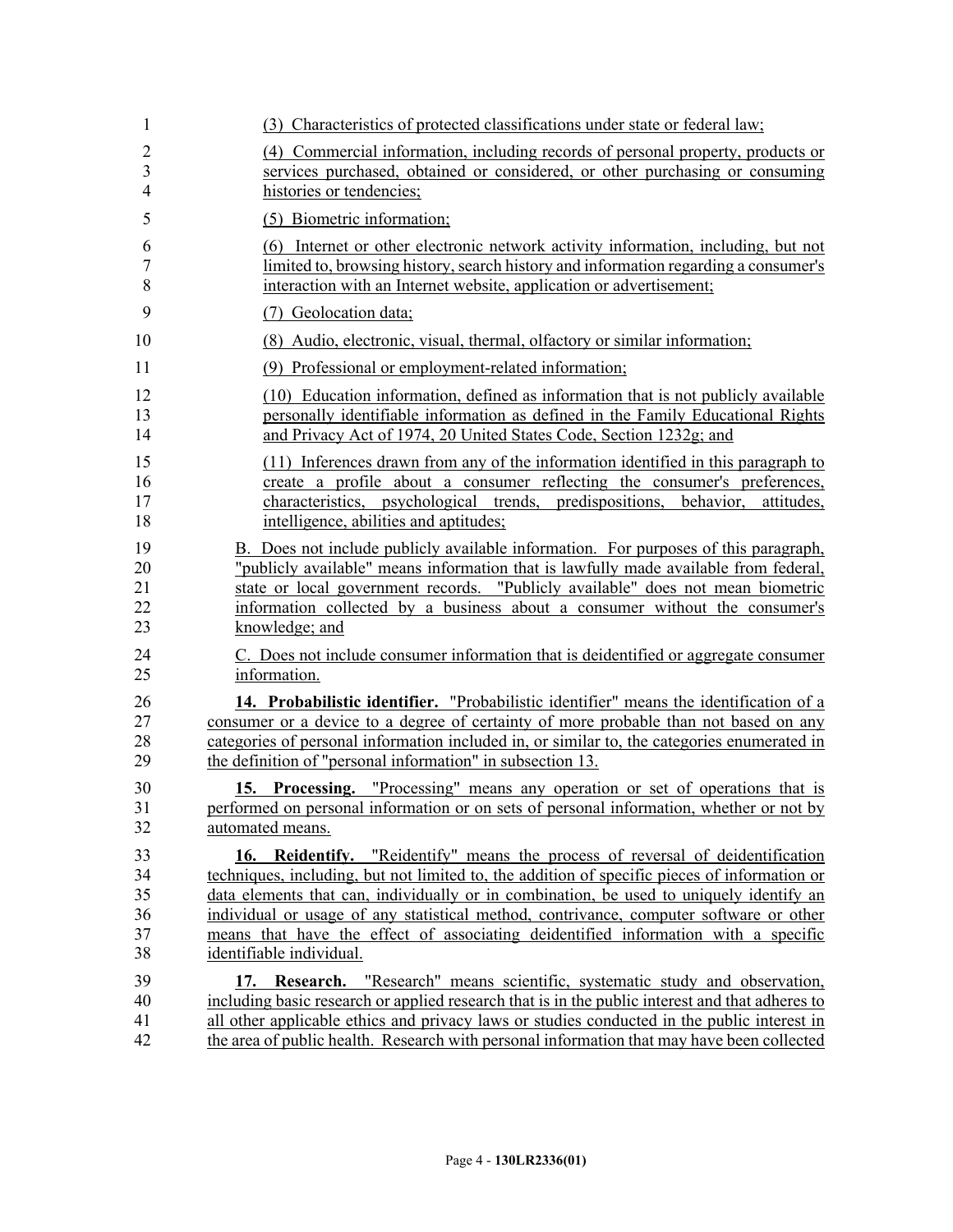| 1              | from a consumer in the course of the consumer's interactions with a business's service or              |
|----------------|--------------------------------------------------------------------------------------------------------|
| 2              | device for other purposes must be:                                                                     |
| 3              | A. Compatible with the business purpose for which the personal information was                         |
| $\overline{4}$ | collected;                                                                                             |
| 5              | B. Subsequently deidentified, or deidentified and in the aggregate, such that the                      |
| 6              | information cannot reasonably identify, relate to, describe, be capable of being                       |
| 7              | associated with or be linked, directly or indirectly, to a particular consumer;                        |
| 8              | C. Made subject to technical safeguards that prohibit reidentification of the consumer                 |
| 9              | to whom the information may pertain;                                                                   |
| 10<br>11       | Subject to business processes that specifically prohibit reidentification of the<br>D.<br>information; |
| 12             | E. Made subject to business processes to prevent inadvertent release of deidentified                   |
| 13             | information;                                                                                           |
| 14             | F. Protected from any reidentification attempts;                                                       |
| 15             | G. Used solely for research purposes that are compatible with the context in which the                 |
| 16             | personal information was collected;                                                                    |
| 17             | H. Not be used for any commercial purpose; and                                                         |
| 18             | I. Subjected by the business conducting the research to additional security controls that              |
| 19             | limit access to the research data to only those individuals in a business as are necessary             |
| 20             | to carry out the research purpose.                                                                     |
| 21             | 18. Sell. "Sell" means sell, rent, release, disclose, disseminate, make available, transfer            |
| 22             | or otherwise communicate orally, in writing or by electronic or other means, a consumer's              |
| 23             | personal information by a business to another business or a 3rd party for monetary or other            |
| 24             | valuable consideration.                                                                                |
| 25             | For purposes of this chapter, a business does not sell personal information when:                      |
| 26             | A. A consumer uses or directs the business to intentionally disclose personal                          |
| 27             | information or uses the business to intentionally interact with a 3rd party, if the 3rd                |
| 28             | party does not also sell the personal information, unless that disclosure would be                     |
| 29             | consistent with the provisions of this chapter. An intentional interaction occurs when                 |
| 30             | the consumer intends to interact with the 3rd party via one or more deliberate                         |
| 31             | interactions. Hovering over, muting, pausing or closing a given piece of content does                  |
| 32             | not constitute a consumer's intent to interact with a 3rd party;                                       |
| 33             | B. The business uses or shares an identifier for a consumer who has opted out of the                   |
| 34             | sale of the consumer's personal information for the purposes of alerting 3rd parties that              |
| 35             | the consumer has opted out of the sale of the consumer's personal information;                         |
| 36             | The business uses or shares with a service provider personal information of a                          |
| 37             | consumer that is necessary to perform a business purpose if both of the following                      |
| 38             | conditions are met:                                                                                    |
| 39             | (1) The business has provided notice of that information being used or shared in                       |
| 40             | its terms and conditions consistent with section 9610; and                                             |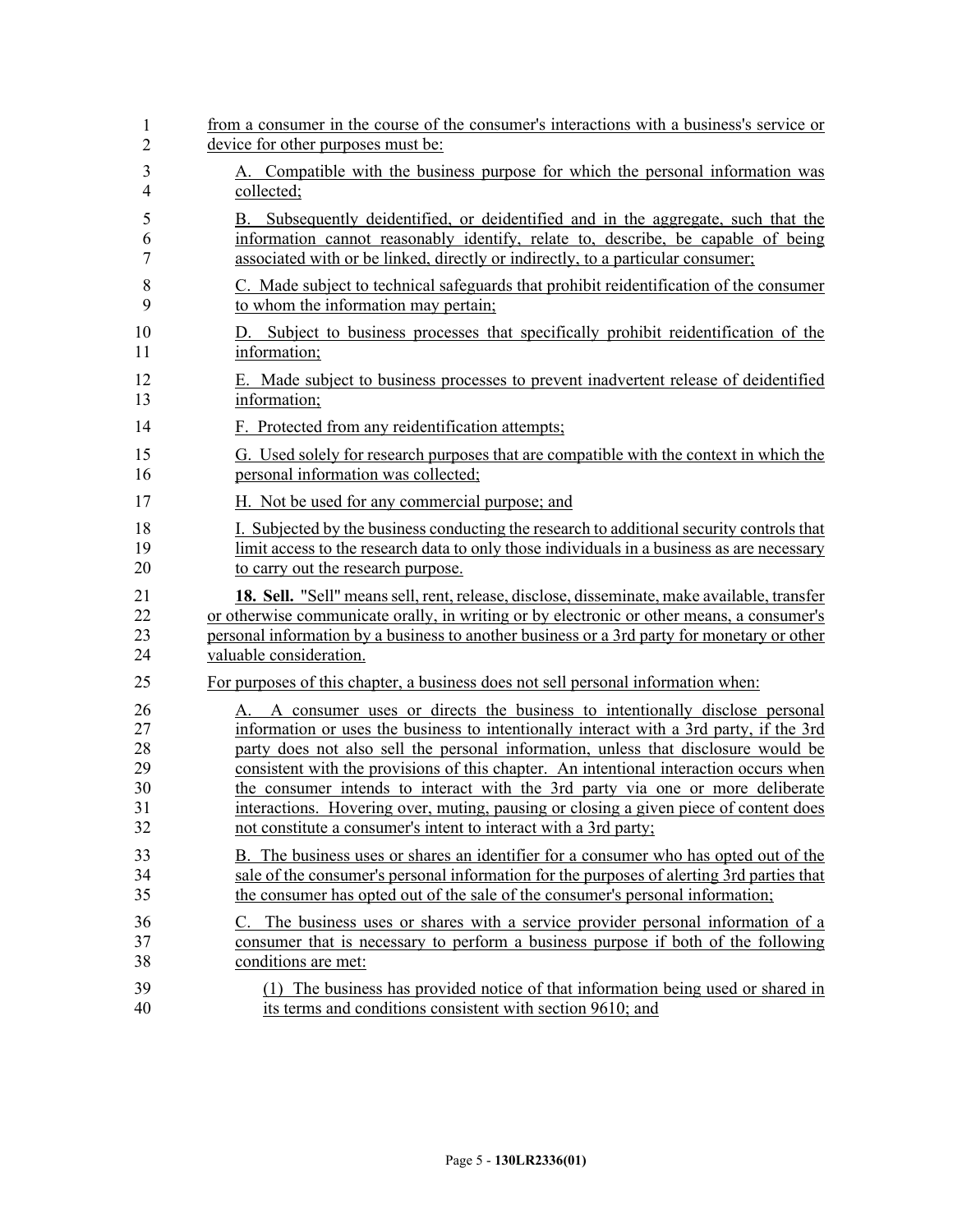| 1<br>$\overline{2}$<br>3 | The service provider does not further collect, sell or use the personal<br>(2)<br>information of the consumer except as necessary to perform the business purpose;<br>$or$                    |
|--------------------------|-----------------------------------------------------------------------------------------------------------------------------------------------------------------------------------------------|
| $\overline{4}$           | D. The business transfers to a 3rd party the personal information of a consumer as an                                                                                                         |
| 5                        | asset that is part of a merger, acquisition, bankruptcy or other transaction in which the                                                                                                     |
| 6                        | 3rd party assumes control of all or part of the business, if that information is used or                                                                                                      |
| $\boldsymbol{7}$         | shared consistent with the provisions of sections 9605 and 9606. If a 3rd party                                                                                                               |
| $\,8\,$                  | materially alters how it uses or shares the personal information of a consumer in a                                                                                                           |
| 9                        | manner that is materially inconsistent with the promises made at the time of collection,                                                                                                      |
| 10<br>11                 | it shall provide prior notice of the new or changed practice to the consumer. The notice<br>must be sufficiently prominent and robust to ensure that existing consumers can easily            |
| 12                       | exercise their choices consistent with section 9607. This paragraph does not authorize                                                                                                        |
| 13                       | a business to make material, retroactive privacy policy changes or make other changes                                                                                                         |
| 14                       | in its privacy policy in a manner that would violate the Maine Unfair Trade Practices                                                                                                         |
| 15                       | Act or chapter 206.                                                                                                                                                                           |
| 16                       | 19. Service. "Service" means work or labor, including work or labor furnished in                                                                                                              |
| 17                       | connection with the sale or repair of goods.                                                                                                                                                  |
| 18                       | <b>20. Service provider.</b> "Service provider" means a sole proprietorship, partnership,                                                                                                     |
| 19                       | limited liability company, corporation, association or other legal entity that is organized or                                                                                                |
| 20                       | operated for the profit or financial benefit of its shareholders or other owners, that processes                                                                                              |
| 21                       | information on behalf of a business and to which the business discloses a consumer's                                                                                                          |
| 22                       | personal information for a business purpose pursuant to a written contract, if the contract                                                                                                   |
| 23                       | prohibits the entity receiving the information from retaining, using or disclosing the                                                                                                        |
| 24                       | personal information for any purpose other than for the specific purpose of performing the                                                                                                    |
| 25<br>26                 | services specified in the contract for the business, or as otherwise permitted by this chapter,<br>including retaining, using or disclosing the personal information for a commercial purpose |
| 27                       | other than providing the services specified in the contract with the business.                                                                                                                |
| 28                       | 21. Third party. "Third party" means a person that is not any of the following:                                                                                                               |
|                          |                                                                                                                                                                                               |
| 29<br>30                 | A. The business that collects personal information from consumers under this chapter;<br>$\overline{or}$                                                                                      |
| 31                       | B. A person to whom the business discloses a consumer's personal information for a                                                                                                            |
| 32                       | business purpose pursuant to a written contract, if the contract:                                                                                                                             |
| 33                       | (1) Prohibits the person receiving the personal information from:                                                                                                                             |
| 34                       | (a) Selling the personal information;                                                                                                                                                         |
| 35                       | (b) Retaining, using or disclosing the personal information for any purpose                                                                                                                   |
| 36                       | other than for the specific purpose of performing the services specified in the                                                                                                               |
| 37                       | contract, including retaining, using or disclosing the personal information for                                                                                                               |
| 38                       | a commercial purpose other than providing the services specified in the                                                                                                                       |
| 39                       | contract; or                                                                                                                                                                                  |
| 40                       | (c) Retaining, using or disclosing the information outside of the direct business                                                                                                             |
| 41                       | relationship between the person and the business; and                                                                                                                                         |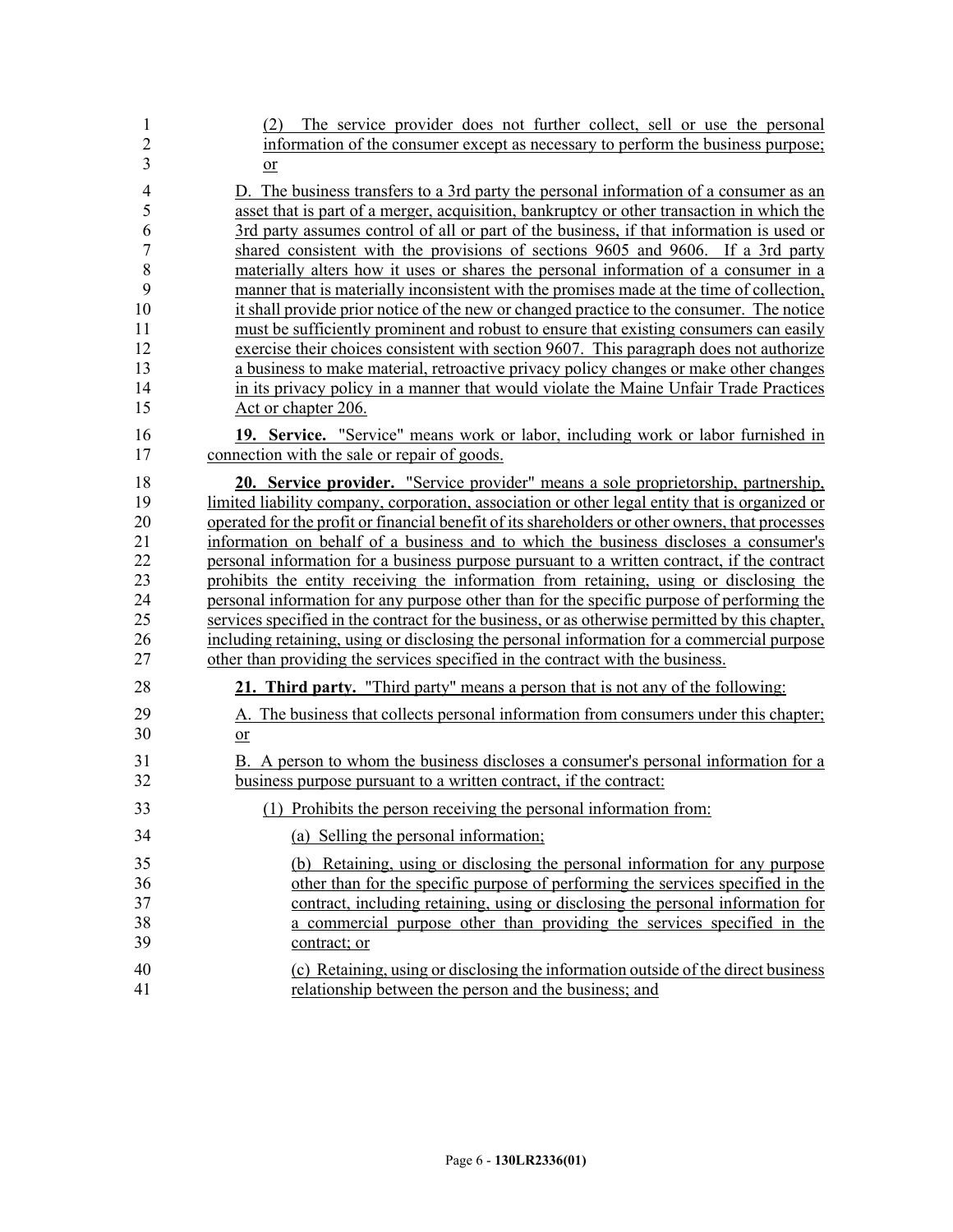| (2) Includes a certification made by the person receiving the personal information<br>that the person understands the restrictions in subparagraph (1) and will comply<br>with them.                                                                                                                                                                                                                                                                                                                                                                                                                                                                                                                                                                                                                                                                   |
|--------------------------------------------------------------------------------------------------------------------------------------------------------------------------------------------------------------------------------------------------------------------------------------------------------------------------------------------------------------------------------------------------------------------------------------------------------------------------------------------------------------------------------------------------------------------------------------------------------------------------------------------------------------------------------------------------------------------------------------------------------------------------------------------------------------------------------------------------------|
| 22. Unique identifier. "Unique identifier" means a persistent identifier that can be<br>used to recognize a consumer, a household or a device that is linked to a consumer or<br>household, over time and across different services, including, but not limited to: a device<br>identifier; an Internet protocol address; cookies, beacons, pixel tags, mobile ad identifiers<br>or similar technology; customer number, unique pseudonym or user alias; telephone<br>numbers; or other forms of persistent or probabilistic identifiers that can be used to identify<br>a particular consumer or device. For purposes of this subsection, "household" means a<br>custodial parent or guardian and any minor children of whom the parent or guardian has<br>custody.<br>23. Verifiable consumer request. "Verifiable consumer request" means a request |
| that is made by a consumer or by a consumer on behalf of the consumer's minor child, or<br>by a natural person or a person registered with the Secretary of State authorized by the<br>consumer to act on the consumer's behalf, and that the business can reasonably verify,<br>pursuant to rules adopted by the Attorney General pursuant to section 9619, subsection 1,<br>paragraph G to be the consumer about whom the business has collected personal<br>information.                                                                                                                                                                                                                                                                                                                                                                            |
| §9603. Consumer's right to request personal information<br><b>1. Request.</b> A consumer has the right to request that a business that collects a<br>consumer's personal information disclose to that consumer the categories of personal<br>information the business has collected regarding the consumer.                                                                                                                                                                                                                                                                                                                                                                                                                                                                                                                                            |
| 2. Categories to be collected; purposes. A business that collects a consumer's<br>personal information shall, at or before the point of collection, inform consumers as to the<br>categories of personal information to be collected and the purposes for which the categories                                                                                                                                                                                                                                                                                                                                                                                                                                                                                                                                                                         |
| of personal information may be used. A business may not collect additional categories of<br>personal information or use personal information collected for additional purposes without<br>providing the consumer with notice consistent with this section.                                                                                                                                                                                                                                                                                                                                                                                                                                                                                                                                                                                             |
| 3. Verifiable consumer request required. A business shall provide the information                                                                                                                                                                                                                                                                                                                                                                                                                                                                                                                                                                                                                                                                                                                                                                      |
| specified in subsection 1 to a consumer only upon receipt of a verifiable consumer request.<br>A business is not obligated to provide information to the consumer pursuant to this section<br>and sections 9604, 9605 and 9606 if the business cannot verify, pursuant to this subsection<br>and rules adopted by the Attorney General pursuant to section 9619, subsection 1,<br>paragraph G, that the consumer making the request is the consumer about whom the<br>business has collected information or is a person authorized by the consumer to act on such<br>consumer's behalf.                                                                                                                                                                                                                                                                |
| 4. Disclose and deliver personal information. A business that receives a verifiable                                                                                                                                                                                                                                                                                                                                                                                                                                                                                                                                                                                                                                                                                                                                                                    |
| consumer request from a consumer to access personal information shall promptly take steps                                                                                                                                                                                                                                                                                                                                                                                                                                                                                                                                                                                                                                                                                                                                                              |
| to disclose and deliver, free of charge to the consumer, the personal information required                                                                                                                                                                                                                                                                                                                                                                                                                                                                                                                                                                                                                                                                                                                                                             |
| by this section. The information may be delivered by mail or electronically, and, if                                                                                                                                                                                                                                                                                                                                                                                                                                                                                                                                                                                                                                                                                                                                                                   |
| provided electronically, the information must be in a portable and, to the extent technically<br>feasible, readily useable format that allows the consumer to transmit this information to                                                                                                                                                                                                                                                                                                                                                                                                                                                                                                                                                                                                                                                             |
|                                                                                                                                                                                                                                                                                                                                                                                                                                                                                                                                                                                                                                                                                                                                                                                                                                                        |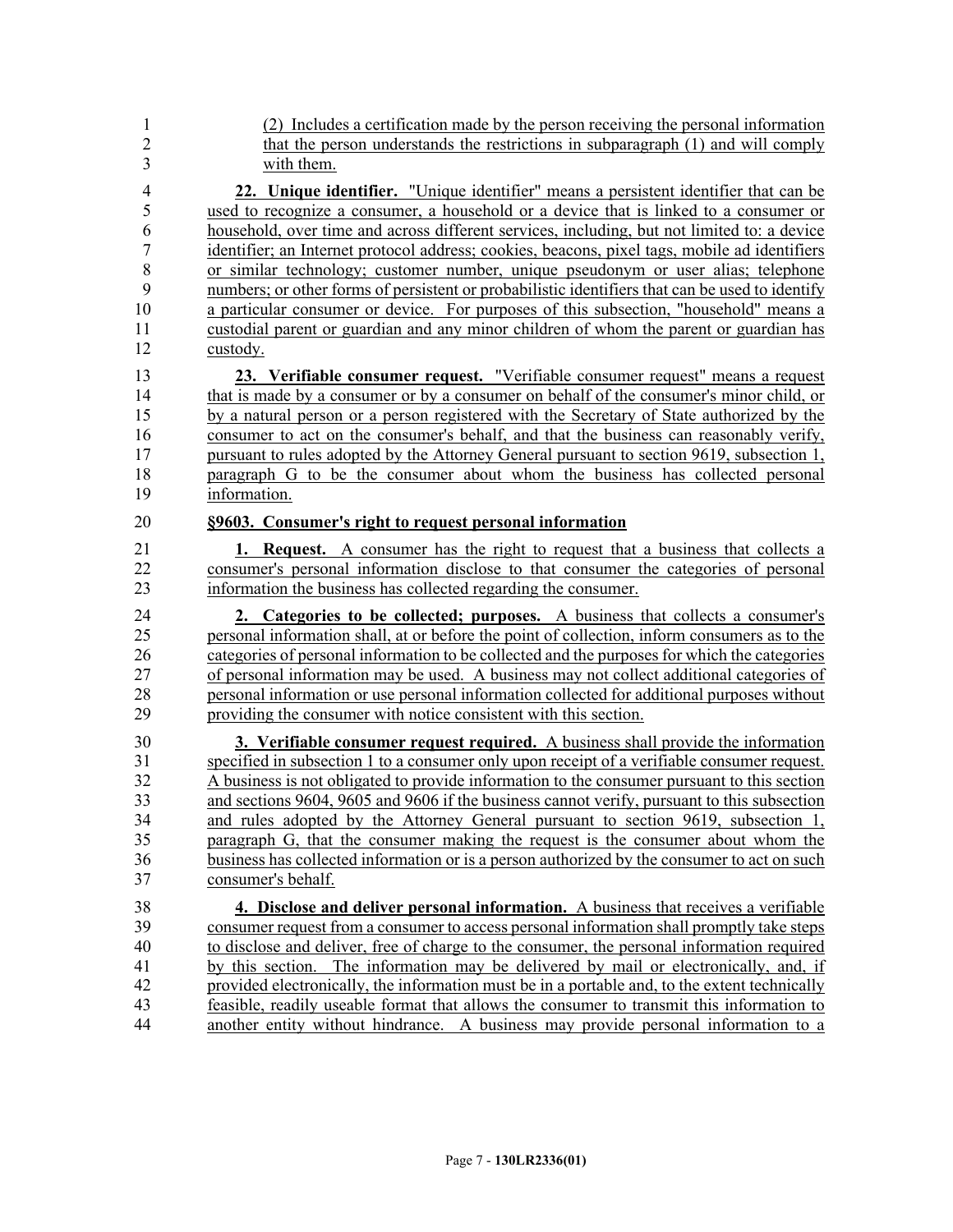| 1              | consumer at any time, but is not required to provide personal information to a consumer                                                                             |
|----------------|---------------------------------------------------------------------------------------------------------------------------------------------------------------------|
| $\overline{2}$ | more than twice in a 12-month period.                                                                                                                               |
| $\overline{3}$ | <b>5. Single, one-time transaction.</b> This section does not require a business to retain                                                                          |
| $\overline{4}$ | any personal information collected for a single, one-time transaction, if such information                                                                          |
| 5              | is not sold or retained by the business or to reidentify or otherwise link information that is                                                                      |
| 6              | not maintained in a manner that would be considered personal information.                                                                                           |
| 7              | §9604. Consumer's right to request deletion of personal information                                                                                                 |
| 8              | <b>1. Request to delete.</b> A consumer has the right to request that a business delete any                                                                         |
| 9              | personal information about the consumer that the business has collected from the consumer.                                                                          |
| 10             | 2. Disclose right to request deletion. A business that collects personal information                                                                                |
| 11             | about a consumer shall disclose, pursuant to section 9609, the consumer's right to request                                                                          |
| 12             | the deletion of the consumer's personal information.                                                                                                                |
| 13             | 3. Verifiable consumer request. A business that receives a verifiable consumer                                                                                      |
| 14             | request from a consumer to delete the consumer's personal information pursuant to                                                                                   |
| 15             | subsection 1 shall delete the consumer's personal information from its records and direct                                                                           |
| 16             | any service providers to delete the consumer's personal information from their records. A                                                                           |
| 17             | business is not obligated to provide information to the consumer pursuant to this section                                                                           |
| 18             | and sections 9603, 9605 and 9606 if the business cannot verify, pursuant to this subsection                                                                         |
| 19             | and rules adopted by the Attorney General pursuant to section 9619, subsection 1,                                                                                   |
| 20             | paragraph G, that the consumer making the request is the consumer about whom the                                                                                    |
| 21             | business has collected information or is a person authorized by the consumer to act on such                                                                         |
| 22             | consumer's behalf.                                                                                                                                                  |
| 23             | <b>4. Deletion not required.</b> A business or a service provider is not required to comply                                                                         |
| 24             | with a consumer's request to delete the consumer's personal information if it is necessary                                                                          |
| 25             | for the business or service provider to maintain the consumer's personal information in                                                                             |
| 26             | order to:                                                                                                                                                           |
| 27             | A. Complete the transaction for which the personal information was collected, fulfill                                                                               |
| 28             | the terms of a written warranty or product recall conducted in accordance with federal                                                                              |
| 29             | law, provide a good or service requested by the consumer or reasonably anticipated                                                                                  |
| 30             | within the context of a business's ongoing business relationship with the consumer or                                                                               |
| 31             | otherwise perform a contract between the business and the consumer;                                                                                                 |
| 32             | B. Detect security incidents, protect against malicious, deceptive, fraudulent or illegal                                                                           |
| 33             | activity or prosecute those responsible for that activity;                                                                                                          |
| 34             | C. Debug to identify and repair errors that impair existing intended functionality;                                                                                 |
| 35<br>36       | Exercise free speech, ensure the right of another consumer to exercise that<br>D.<br>consumer's right of free speech or exercise another right provided for by law; |
| 37             | E. Comply with a warrant under Title 16, chapter 3, subchapter 9-A, 10 or 11;                                                                                       |
| 38             | F. Engage in public or peer-reviewed scientific, historical or statistical research in the                                                                          |
| 39             | public interest that adheres to all other applicable ethics and privacy laws, when the                                                                              |
| 40             | business's deletion of the information is likely to render impossible or seriously impair                                                                           |
| 41             | the achievement of such research, if the consumer has provided informed consent;                                                                                    |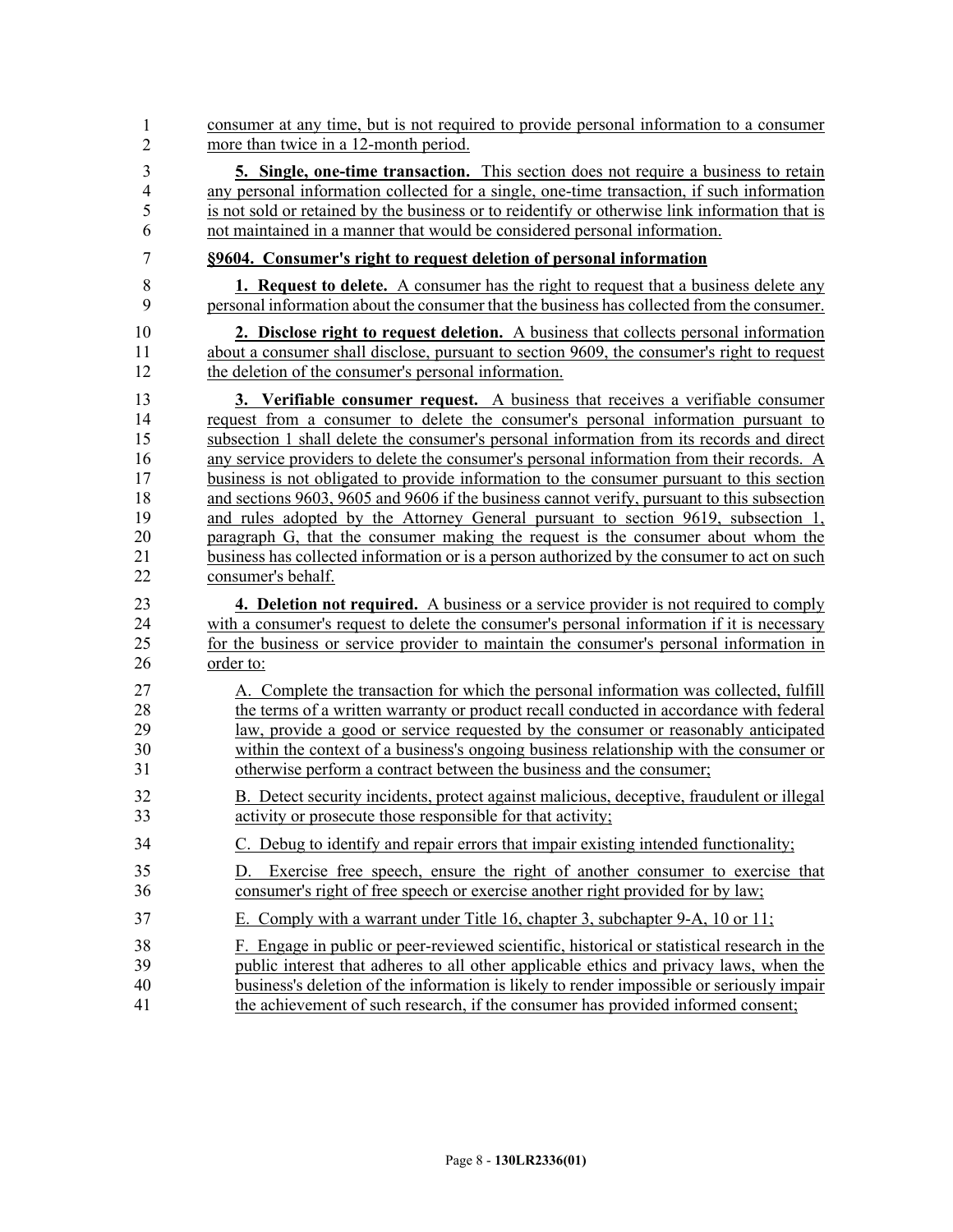| 1  | G. To enable solely internal uses that are reasonably aligned with the expectations of        |
|----|-----------------------------------------------------------------------------------------------|
| 2  | the consumer based on the consumer's relationship with the business;                          |
| 3  | H. Comply with a legal obligation; or                                                         |
| 4  | I. Otherwise use the consumer's personal information, internally, in a lawful manner          |
| 5  | that is compatible with the context in which the consumer provided the information.           |
| 6  | §9605. Consumer's right to disclosure of information                                          |
| 7  | <b>1. Request.</b> A consumer has the right to request that a business that collects personal |
| 8  | information about the consumer disclose to the consumer the following:                        |
| 9  | A. The categories of sources from which the personal information is collected;                |
| 10 | B. The business purpose or commercial purpose for collecting or selling personal              |
| 11 | information;                                                                                  |
| 12 | C. The categories of 3rd parties with whom the business shares personal information;          |
| 13 | and                                                                                           |
| 14 | D. The specific pieces of personal information it has collected about that consumer.          |
| 15 | 2. Verifiable consumer request. A business that collects personal information about           |
| 16 | a consumer shall disclose to the consumer, pursuant to section 9609, subsection 1,            |
| 17 | paragraph C, the information specified in subsection 1 upon receipt of a verifiable           |
| 18 | consumer request from the consumer. A business is not obligated to provide information        |
| 19 | to the consumer pursuant to this section and sections 9603, 9604 and 9606 if the business     |
| 20 | cannot verify, pursuant to this subsection and rules adopted by the Attorney General          |
| 21 | pursuant to section 9619, subsection 1, paragraph G, that the consumer making the request     |
| 22 | is the consumer about whom the business has collected information or is a person              |
| 23 | authorized by the consumer to act on such consumer's behalf.                                  |
| 24 | 3. Information disclosed. A business that collects personal information about                 |
| 25 | consumers shall disclose, pursuant to section 9609, subsection 1, paragraph E,                |
| 26 | subparagraph $(2)$ :                                                                          |
| 27 | A. The categories of personal information it has collected about consumers;                   |
| 28 | B. The categories of sources from which the personal information is collected;                |
| 29 | The business purpose or commercial purpose for collecting or selling personal                 |
| 30 | information;                                                                                  |
| 31 | D. The categories of 3rd parties with whom the business shares personal information;          |
| 32 | and                                                                                           |
| 33 | E. That a consumer has the right to request the specific pieces of personal information       |
| 34 | the business has collected about that consumer.                                               |
| 35 | 4. Actions not required. This section does not require a business to:                         |
| 36 | A. Retain any personal information about a consumer collected for a single, one-time          |
| 37 | transaction if, in the ordinary course of business, that information about the consumer       |
| 38 | is not retained; or                                                                           |
| 39 | B. Reidentify or otherwise link any data that, in the ordinary course of business, is not     |
| 40 | maintained in a manner that would be considered personal information.                         |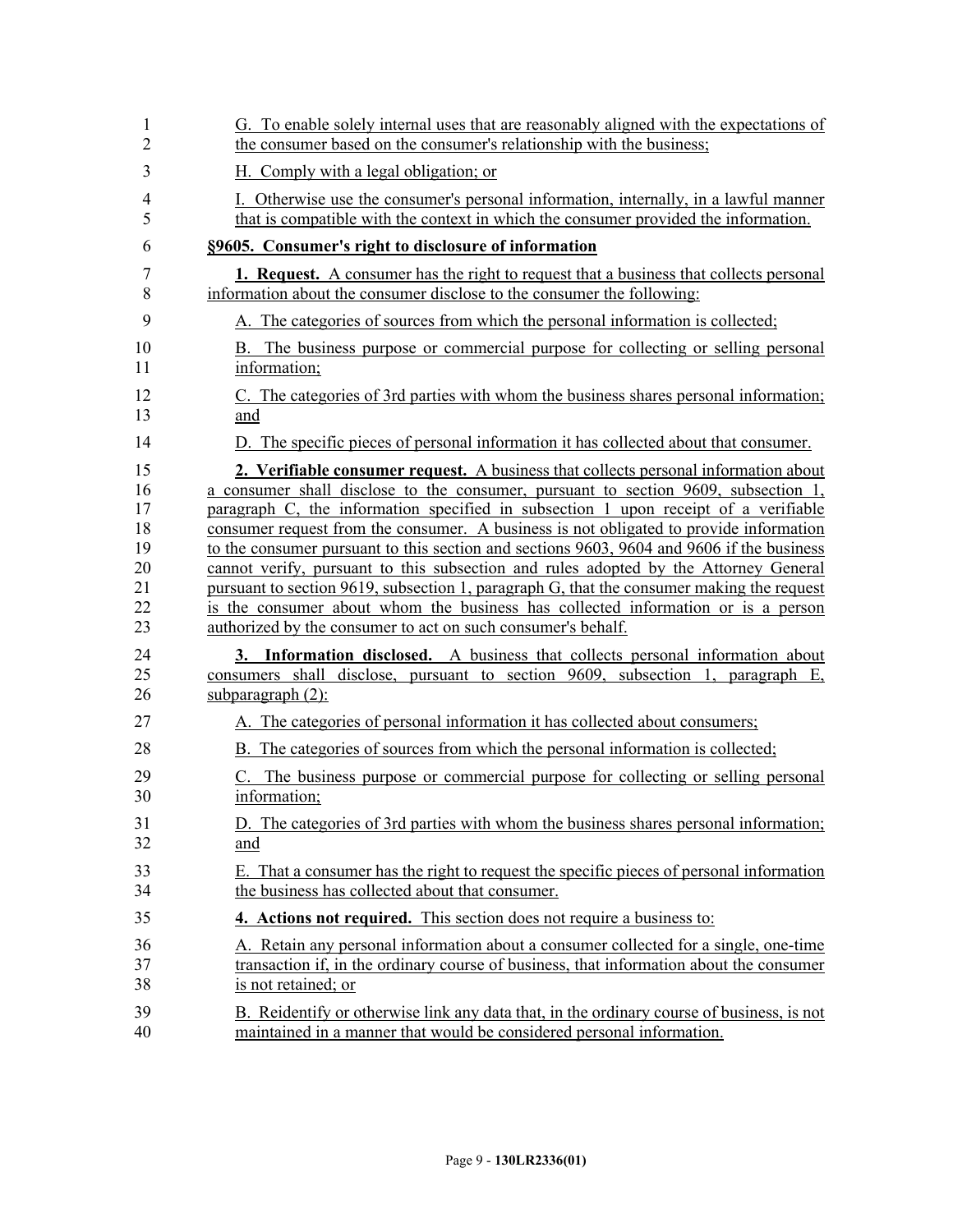| $\mathbf{1}$   | §9606. Consumer's rights when information sold or disclosed                                         |
|----------------|-----------------------------------------------------------------------------------------------------|
| $\overline{2}$ | <b>1. Request.</b> A consumer has the right to request that a business that sells the               |
| $\overline{3}$ | consumer's personal information, or that discloses it for a business purpose, disclose to that      |
| $\overline{4}$ | consumer:                                                                                           |
| 5              | A. The categories of personal information about the consumer that the business                      |
| 6              | collected;                                                                                          |
| $\overline{7}$ | B. The categories of personal information about the consumer that the business sold                 |
| 8              | and the categories of 3rd parties to whom the personal information was sold, by                     |
| 9              | category or categories of personal information for each category of 3rd parties to whom             |
| 10             | the personal information was sold; and                                                              |
| 11             | C. The categories of personal information about the consumer that the business                      |
| 12             | disclosed for a business purpose.                                                                   |
| 13             | <b>2. Verifiable consumer request.</b> A business that sells personal information about a           |
| 14             | consumer, or that discloses a consumer's personal information for a business purpose, shall         |
| 15             | disclose, pursuant to section 9609, subsection 1, paragraph D, the information specified in         |
| 16             | subsection 1 to the consumer upon receipt of a verifiable consumer request from the                 |
| 17             | consumer. A business is not obligated to provide information to the consumer pursuant to            |
| 18             | this section and sections 9603, 9604 and 9605 if the business cannot verify, pursuant to this       |
| 19             | subsection and rules adopted by the Attorney General pursuant to section 9619, subsection           |
| 20             | 1, paragraph G, that the consumer making the request is the consumer about whom the                 |
| 21             | business has collected information or is a person authorized by the consumer to act on such         |
| 22             | consumer's behalf.                                                                                  |
| 23             | <b>3. Information disclosed.</b> A business that sells consumers' personal information, or          |
| 24             | that discloses consumers' personal information for a business purpose, shall disclose,              |
| 25             | pursuant to section 9609, subsection 1, paragraph E, subparagraph (2):                              |
| 26             | A. The category or categories of consumers' personal information it has sold, or if the             |
| 27             | business has not sold consumers' personal information, it shall disclose that fact; and             |
| 28             | B. The category or categories of consumers' personal information it has disclosed for               |
| 29             | a business purpose, or if the business has not disclosed the consumers' personal                    |
| 30             | information for a business purpose, it shall disclose that fact.                                    |
| 31             | <b>4. Sale by 3rd party.</b> A 3rd party may not sell personal information about a consumer         |
| 32             | that has been sold to the 3rd party by a business unless the consumer has received explicit         |
| 33             | notice and is provided an opportunity to exercise the right to opt out pursuant to section          |
| 34             | 9607.                                                                                               |
| 35             | <b>5.</b> Violations. A person covered by this section that violates any of the restrictions set    |
| 36             | forth in this chapter is liable for the violations. A business that discloses personal              |
| 37             | information to a person covered by this section in compliance with this section is not liable       |
| 38             | under this chapter if the person receiving the personal information uses it in violation of         |
| 39             | the restrictions set forth in this chapter, if, at the time of disclosing the personal information, |
| 40             | the business does not have actual knowledge, or reason to believe, that the person intends          |
| 41             | to commit such a violation.                                                                         |
| 42             | §9607. Consumer's right to prohibit sale; right to opt out                                          |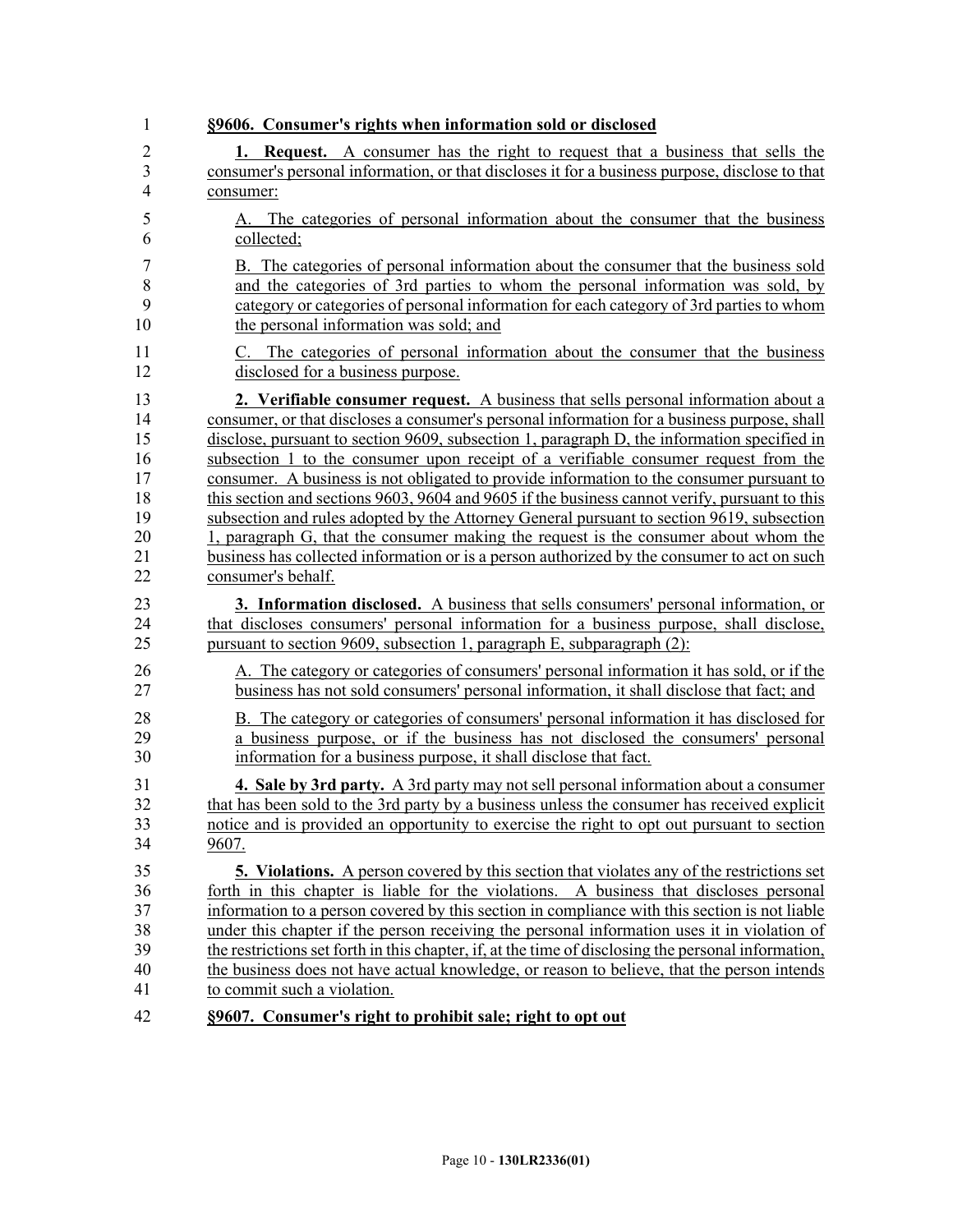| 1              | <b>1. Right to opt out.</b> A consumer has the right, at any time, to direct a business that    |
|----------------|-------------------------------------------------------------------------------------------------|
| $\overline{2}$ | sells personal information about the consumer to 3rd parties not to sell the consumer's         |
| 3              | personal information. This right may be referred to as "the right to opt out."                  |
| $\overline{4}$ | 2. Notice of right to opt out. A business that sells consumers' personal information            |
| 5              | to 3rd parties shall provide notice to consumers, pursuant to section 9610, subsection 1,       |
| 6              | that this information may be sold and that consumers have the right to opt out of the sale      |
| $\overline{7}$ | of their personal information.                                                                  |
| 8              | <b>3. Right to opt in; consumer's age.</b> Notwithstanding subsection 1, a business may         |
| 9              | not sell the personal information of a consumer if the business has actual knowledge that       |
| 10             | the consumer is less than 16 years of age, unless the consumer, in the case of a consumer       |
| 11             | at least 13 years of age and less than 16 years of age, or the consumer's parent or guardian,   |
| 12             | in the case of a consumer less than 13 years of age, has affirmatively authorized the sale of   |
| 13             | the consumer's personal information. A business that willfully disregards the consumer's        |
| 14             | age is deemed to have had actual knowledge of the consumer's age.                               |
|                |                                                                                                 |
| 15             | The affirmative authorization required under this subsection may be referred to as "the right"  |
| 16             | to opt in."                                                                                     |
| 17             | <b>4. Sale prohibited.</b> A business that has received direction from a consumer not to sell   |
| 18             | the consumer's personal information or, in the case of a minor consumer's personal              |
| 19             | information has not received consent to sell the minor consumer's personal information, is      |
| 20             | prohibited, pursuant to section 9610, subsection 1, paragraph D, from selling the               |
| 21             | consumer's personal information after its receipt of the consumer's direction, unless the       |
| 22             | consumer subsequently provides express authorization for the sale of the consumer's             |
| 23             | personal information.                                                                           |
| 24             | §9608. Business practices                                                                       |
|                |                                                                                                 |
| 25             | 1. Discrimination based on exercise of rights prohibited. A business may not                    |
| 26             | discriminate against a consumer because the consumer exercised any of the consumer's            |
| 27             | rights under this chapter, including, but not limited to, by:                                   |
| 28             | A. Denying goods or services to the consumer;                                                   |
| 29             | B. Charging different prices or rates for goods or services, including through the use          |
| 30             | of discounts or other benefits or imposing penalties;                                           |
| 31             | C. Providing a different level or quality of goods or services to the consumer; or              |
| 32             | D. Suggesting that the consumer will receive a different price or rate for goods or             |
| 33             | services or a different level or quality of goods or services.                                  |
|                |                                                                                                 |
| 34             | Nothing in this subsection prohibits a business from charging a consumer a different price      |
| 35             | or rate, or from providing a different level or quality of goods or services to the consumer,   |
| 36             | if that difference is reasonably related to the value provided to the business by the           |
| 37             | consumer's personal information.                                                                |
| 38             | 2. Financial incentives. A business may offer financial incentives, including                   |
| 39             | payments to consumers as compensation, for the collection of personal information, the          |
| 40             | sale of personal information or the deletion of personal information. A business may also       |
| 41             | offer a different price, rate, level or quality of goods or services to the consumer if that    |
| 42             | price or difference is directly related to the value provided to the business by the consumer's |
| 43             | personal information.                                                                           |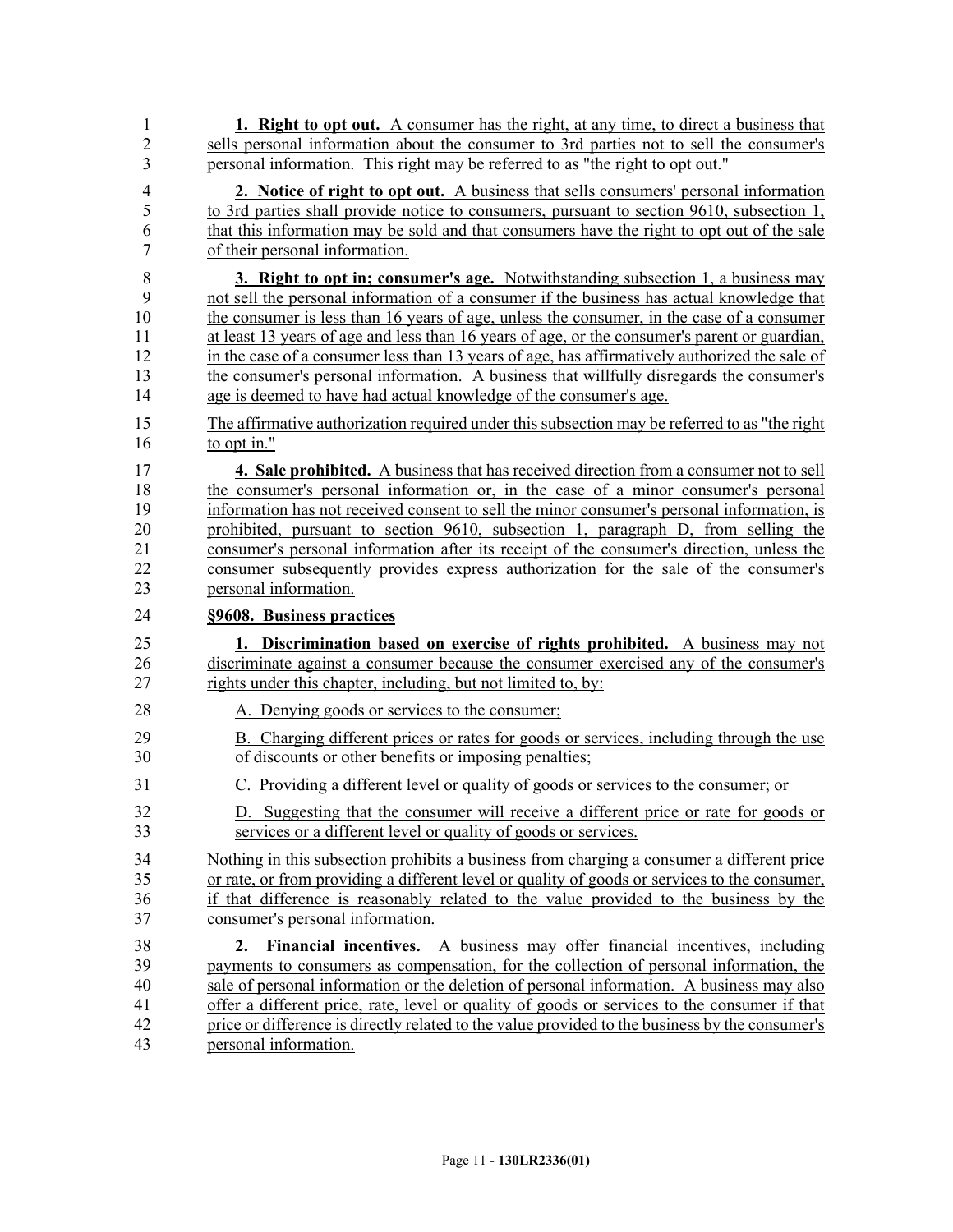| 1              | A. A business that offers any financial incentives pursuant to this subsection shall         |
|----------------|----------------------------------------------------------------------------------------------|
| $\overline{2}$ | notify consumers of the financial incentives pursuant to section 9609.                       |
| 3              | B. A business may enter a consumer into a financial incentive program only if the            |
| $\overline{4}$ | consumer gives the business prior opt in consent pursuant to section 9609 that clearly       |
| 5              | describes the material terms of the financial incentive program, and which may be            |
| 6              | revoked by the consumer at any time.                                                         |
| 7              | C. A business may not use financial incentive practices that are unjust, unreasonable,       |
| 8              | coercive or usurious in nature.                                                              |
| 9              | §9609. Requests for and disclosure of information                                            |
| 10             | 1. Requests; disclosure and delivery. In order to comply with sections 9603, 9604,           |
| 11             | 9605, 9606 and 9608, a business shall, in a form that is reasonably accessible to consumers: |
| 12             | A. Make available to consumers 2 or more designated methods for submitting requests          |
| 13             | for information required to be disclosed pursuant to sections 9605 and 9606, including,      |
| 14             | at a minimum, a toll-free telephone number.                                                  |
| 15             | (1) A business that operates exclusively online and has a direct relationship with           |
| 16             | a consumer from whom it collects personal information is required to provide only            |
| 17             | an e-mail address for submitting requests for information required to be disclosed           |
| 18             | pursuant to sections 9605 and 9606.                                                          |
| 19             | (2) If the business maintains an Internet website, the business shall make the               |
| 20             | Internet website available to consumers to submit requests for information required          |
| 21             | to be disclosed pursuant to sections 9605 and 9606;                                          |
| 22             | B. Disclose and deliver the required information to a consumer free of charge within         |
| 23             | 45 days of receiving a verifiable consumer request from the consumer. The business           |
| 24             | shall promptly take steps to determine whether the request is a verifiable consumer          |
| 25             | request, but this does not extend the business's duty to disclose and deliver the            |
| 26             | information within 45 days of receipt of the consumer's request. The time period to          |
| 27             | provide the required information may be extended once by an additional 45 days when          |
| 28             | reasonably necessary, if the consumer is provided notice of the extension within the         |
| 29             | first 45-day period. The disclosure must cover at least the 12-month period preceding        |
| 30             | the business's receipt of the verifiable consumer request and must be made in writing        |
| 31             | and delivered through the consumer's account with the business, if the consumer              |
| 32             | maintains an account with the business, or by mail or electronically at the consumer's       |
| 33             | option if the consumer does not maintain an account with the business, in a readily          |
| 34             | useable format that allows the consumer to transmit this information from one entity         |
| 35             | to another entity without hindrance. The business may require authentication of the          |
| 36             | consumer that is reasonable in light of the nature of the personal information requested,    |
| 37             | but may not require the consumer to create an account with the business in order to          |
| 38             | make a verifiable consumer request. If the consumer maintains an account with the            |
| 39             | business, the business may require the consumer to submit the request through that           |
| 40             | account;                                                                                     |
| 41             | C. For purposes of section 9605, subsection 2:                                               |
| 42             | (1) To identify the consumer, associate the information provided by the consumer             |
| 43             | in the verifiable consumer request to any personal information previously collected          |
| 44             | by the business about the consumer; and                                                      |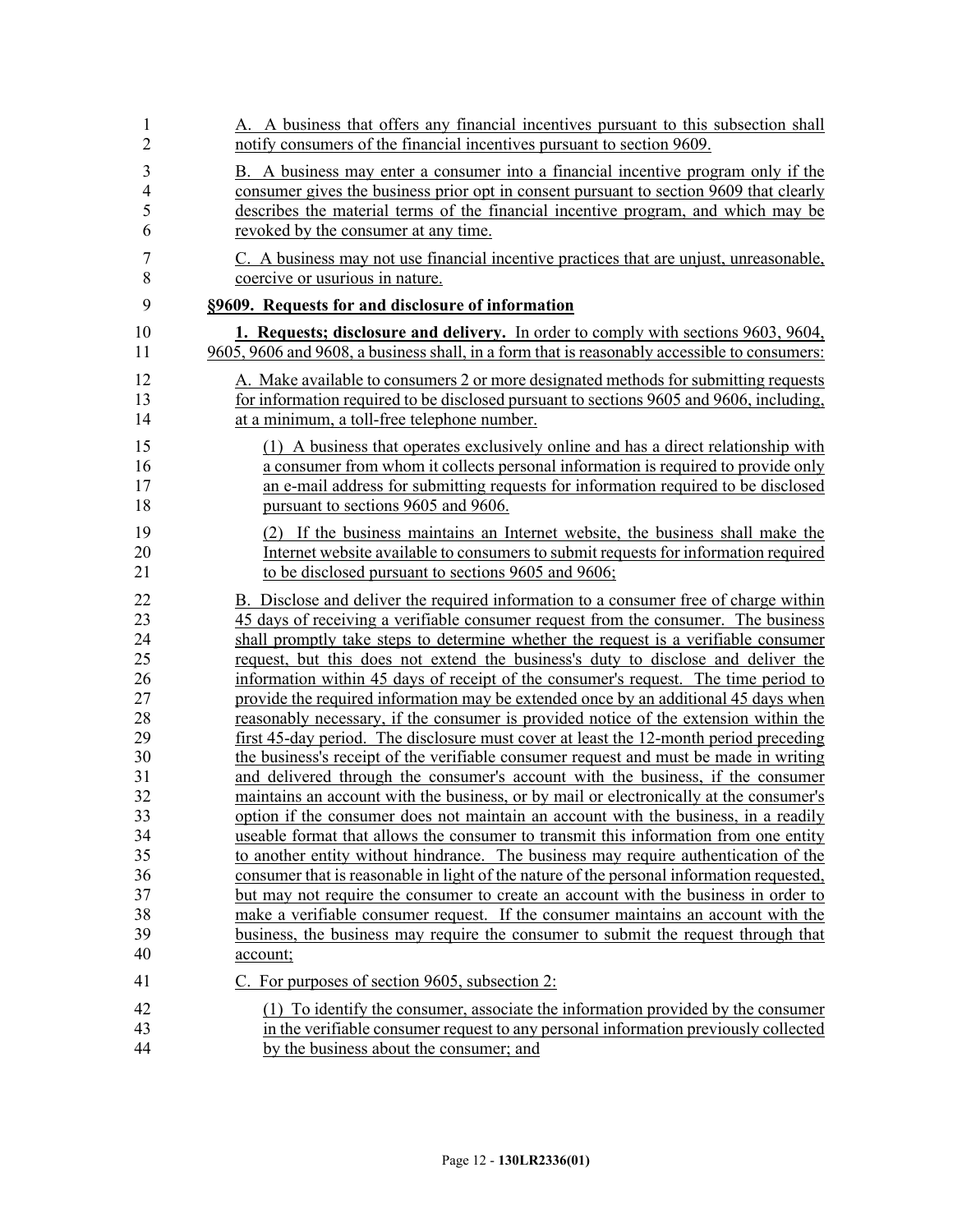| $\mathbf{1}$<br>$\overline{2}$ | (2) Identify by category or categories the personal information collected about the<br>consumer in the preceding 12 months by reference to the enumerated category or     |
|--------------------------------|---------------------------------------------------------------------------------------------------------------------------------------------------------------------------|
| 3                              | categories in subsection 3 that most closely describe the personal information                                                                                            |
| $\overline{4}$                 | collected;                                                                                                                                                                |
| 5                              | D. For purposes of section 9606, subsection 2:                                                                                                                            |
| 6                              | (1) Identify the consumer and associate the information provided by the consumer                                                                                          |
| $\overline{7}$                 | in the verifiable consumer request to any personal information previously collected                                                                                       |
| 8                              | by the business about the consumer;                                                                                                                                       |
| 9                              | (2) Identify by category or categories the personal information of the consumer                                                                                           |
| 10                             | that the business sold in the preceding 12 months by reference to the enumerated                                                                                          |
| 11                             | category or categories in subsection 3 that most closely describe the personal                                                                                            |
| 12                             | information, and provide the categories of 3rd parties to whom the consumer's                                                                                             |
| 13                             | personal information was sold in the preceding 12 months by reference to the                                                                                              |
| 14<br>15                       | enumerated category or categories in subsection 3 that most closely describe the<br>personal information sold. The business shall disclose the information in a list that |
| 16                             | is separate from a list generated for the purposes of subparagraph (3); and                                                                                               |
|                                |                                                                                                                                                                           |
| 17                             | (3) Identify by category or categories the personal information of the consumer                                                                                           |
| 18                             | that the business disclosed for a business purpose in the preceding 12 months by<br>reference to the enumerated category or categories in subsection 3 that most closely  |
| 19<br>20                       | describes the personal information, and provide the categories of 3rd parties to                                                                                          |
| 21                             | whom the consumer's personal information was disclosed for a business purpose                                                                                             |
| 22                             | in the preceding 12 months by reference to the enumerated category or categories                                                                                          |
| 23                             | in subsection 3 that most closely describe the personal information disclosed. The                                                                                        |
| 24                             | business shall disclose the information in a list that is separate from a list generated                                                                                  |
| 25                             | for the purposes of subparagraph $(2)$ ;                                                                                                                                  |
| 26                             | E. Disclose the following information in its online privacy policy or policies if the                                                                                     |
| 27                             | business has an online privacy policy or policies and in any description of consumers'                                                                                    |
| 28                             | privacy rights specific to the State or, if the business does not maintain those policies,                                                                                |
| 29                             | on its Internet website and update that information at least once every 12 months:                                                                                        |
| 30                             | (1) A description of a consumer's rights pursuant to sections 9603, 9604, 9605,                                                                                           |
| 31                             | 9606 and 9608 and one or more designated methods for submitting requests;                                                                                                 |
| 32                             | (2) For purposes of section 9605, subsection 3, a list of the categories of personal                                                                                      |
| 33                             | information it has collected about consumers in the preceding 12 months by                                                                                                |
| 34                             | reference to the enumerated category or categories in subsection 3 that most closely                                                                                      |
| 35                             | describe the personal information collected;                                                                                                                              |
| 36                             | (3) For purposes of section 9606, subsection 3, paragraphs A and B, 2 separate                                                                                            |
| 37                             | lists:                                                                                                                                                                    |
| 38                             | (a) A list of the categories of personal information it has sold about consumers                                                                                          |
| 39                             | in the preceding 12 months by reference to the enumerated category or                                                                                                     |
| 40                             | categories in subsection 3 that most closely describe the personal information                                                                                            |
| 41                             | sold or, if the business has not sold consumers' personal information in the                                                                                              |
| 42                             | preceding 12 months, the business shall disclose that fact; and                                                                                                           |
| 43                             | (b) A list of the categories of personal information it has disclosed about                                                                                               |
| 44                             | consumers for a business purpose in the preceding 12 months by reference to                                                                                               |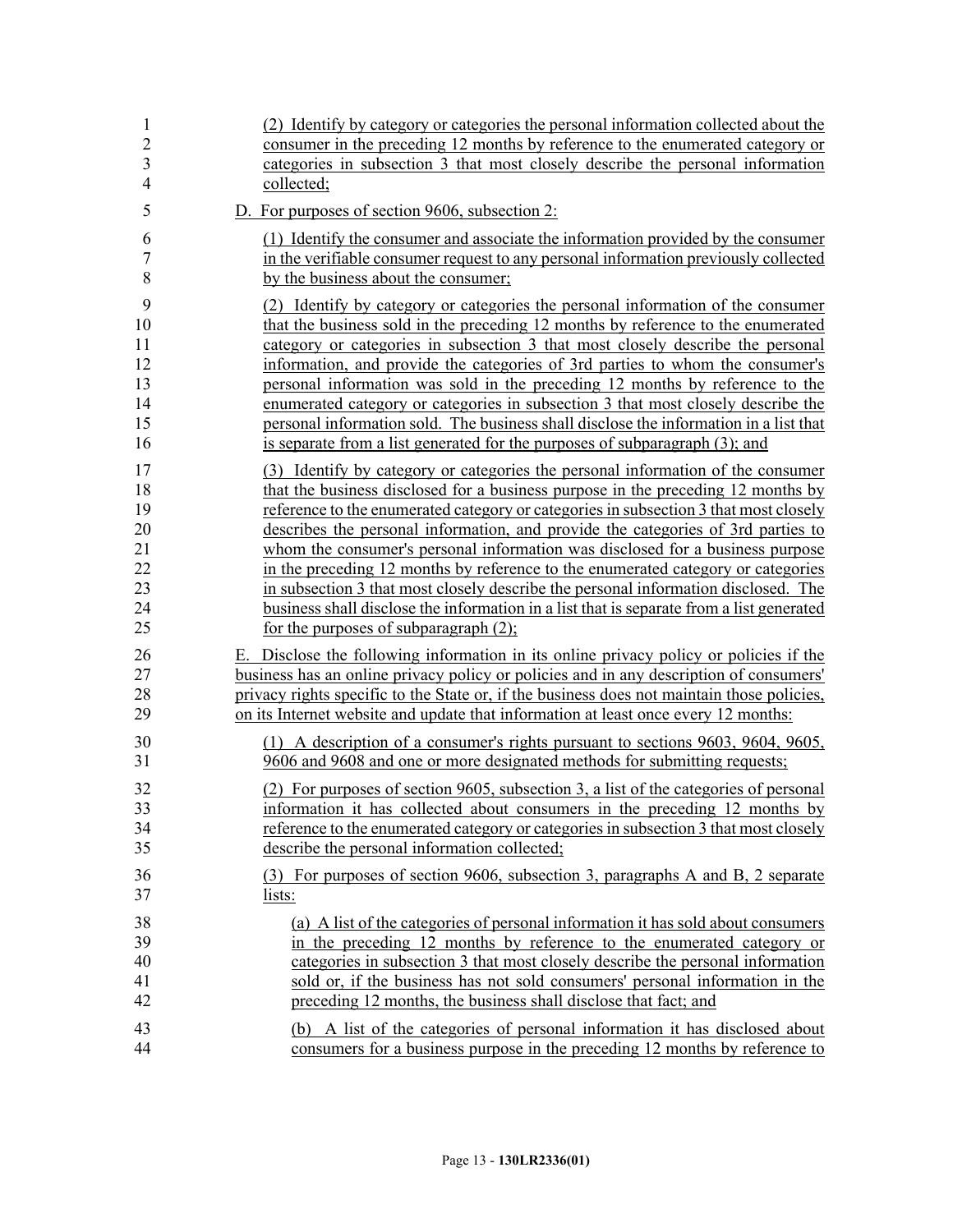| $\mathbf{1}$   | the enumerated category or categories in subsection 3 that most closely                                           |
|----------------|-------------------------------------------------------------------------------------------------------------------|
| $\overline{2}$ | describe the personal information disclosed or, if the business has not disclosed                                 |
| 3              | consumers' personal information for a business purpose in the preceding 12                                        |
| $\overline{4}$ | months, the business shall disclose that fact;                                                                    |
| 5              | (4) In the case of a business that sells or discloses deidentified patient information                            |
| 6              | not subject to this chapter pursuant to section 9612, subsection 1, paragraph D,                                  |
| $\overline{7}$ | subparagraph (1), whether the business sells or discloses deidentified patient                                    |
| 8              | information derived from patient information and, if so, whether that patient                                     |
| 9              | information was deidentified pursuant to one or more of the following:                                            |
| 10             | (a) The deidentification methodology described in of 45 Code of Federal                                           |
| 11             | Regulations, Section $164.514(b)(1)$ ; and                                                                        |
| 12<br>13       | The deidentification methodology described in 45 Code of Federal<br>(b)<br>Regulations, Section $164.514(b)(2)$ ; |
| 14             | F. Ensure that all individuals responsible for handling consumer inquiries about the                              |
| 15             | business's privacy practices or the business's compliance with this chapter are informed                          |
| 16             | of all requirements in sections 9603, 9604, 9605, 9606 and 9608 and this section and                              |
| 17             | how to direct consumers to exercise their rights under those sections; and                                        |
| 18             | G. Use any personal information collected from the consumer in connection with the                                |
| 19             | business's verification of the consumer's request solely for the purposes of verification.                        |
| 20             | 2. Limit. A business is not obligated to provide the information required by sections                             |
| 21             | 9605 and 9606 to the same consumer more than twice in a 12-month period.                                          |
| 22             | 3. Categories of personal information. The categories of personal information                                     |
| 23             | required to be disclosed pursuant to sections 9605 and 9606 must follow the enumerated                            |
| 24             | categories set out in the definition of "personal information" in section 9602, subsection                        |
| 25             | <u>13.</u>                                                                                                        |
| 26             | §9610. Posted links and information                                                                               |
| 27             | <b>1. Required links and information.</b> A business that is required to comply with                              |
| 28             | section 9607 shall, in a form that is reasonably accessible to consumers:                                         |
| 29             | A. Provide a clear and conspicuous link on the business's homepage, titled "Do Not                                |
| 30             | Sell My Personal Information," to an Internet webpage that enables a consumer, or a                               |
| 31             | person authorized by the consumer, to opt out of the sale of the consumer's personal                              |
| 32             | information. A business may not require a consumer to create an account in order to                               |
| 33             | direct the business not to sell the consumer's personal information;                                              |
| 34             | B. Include a description of a consumer's rights pursuant to section 9607, along with a                            |
| 35             | separate link to the "Do Not Sell My Personal Information" Internet webpage in:                                   |
| 36             | (1) Its online privacy policy or policies if the business has an online privacy policy                            |
| 37             | or policies; and                                                                                                  |
| 38             | (2) Any description of consumers' privacy rights specific to this State;                                          |
| 39             | C. Ensure that all individuals responsible for handling consumer inquiries about the                              |
| 40             | business's privacy practices or the business's compliance with this chapter are informed                          |
| 41             | of all requirements in section 9607 and this section and how to direct consumers to                               |
| 42             | exercise their rights under section 9607 and this section;                                                        |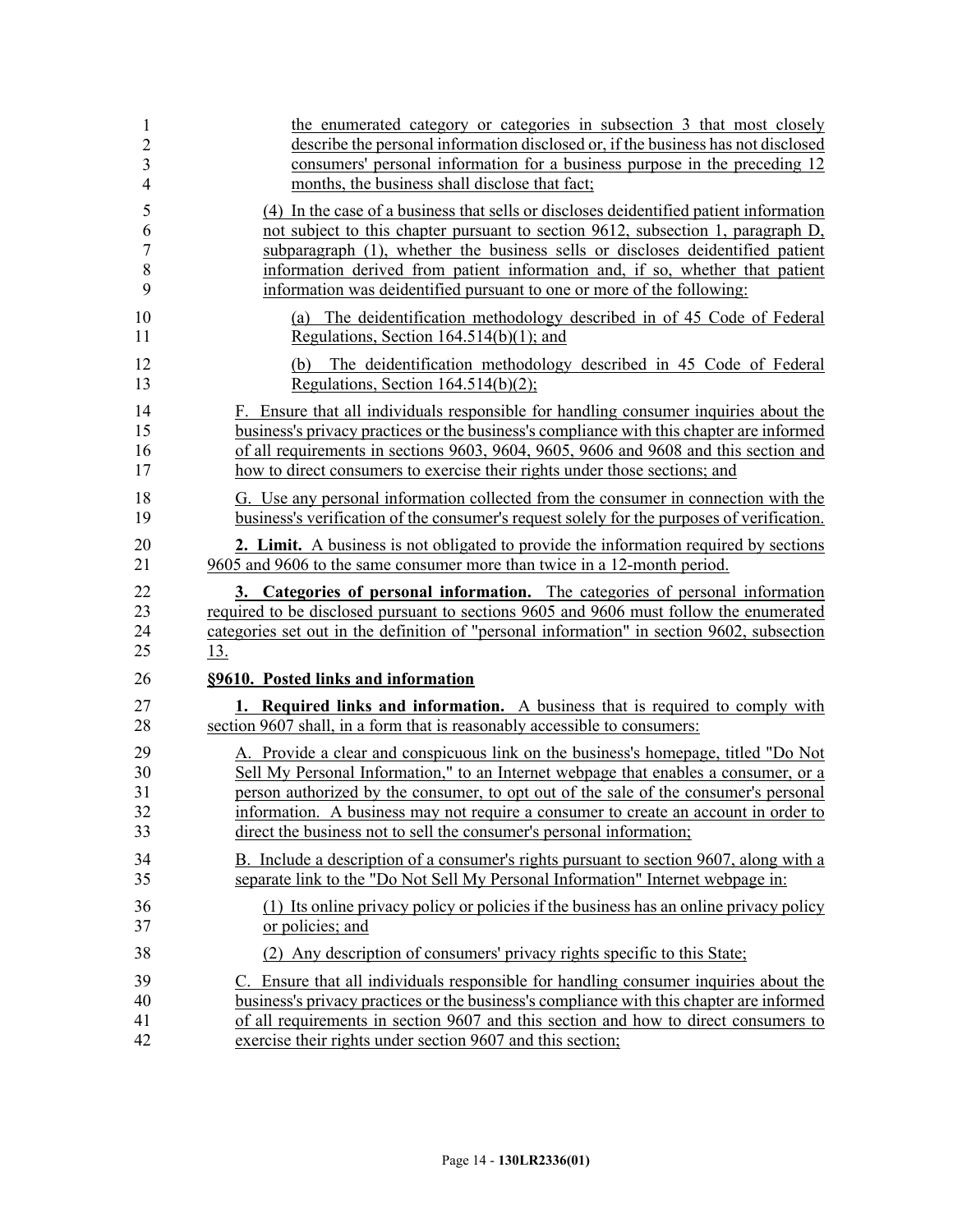| $\mathbf{1}$   | D. For consumers who exercise their right to opt out of the sale of their personal           |
|----------------|----------------------------------------------------------------------------------------------|
| $\overline{2}$ | information under section 9607, refrain from selling personal information collected by       |
| 3              | the business about the consumer;                                                             |
| 4              | E. For a consumer who has opted out of the sale of the consumer's personal information       |
| 5              | under section 9607, respect the consumer's decision to opt out for at least 12 months        |
| 6              | before requesting that the consumer authorize the sale of the consumer's personal            |
| 7              | information; and                                                                             |
| 8              | F. Use any personal information collected from a consumer in connection with the             |
| 9              | submission of the consumer's opt out request pursuant to section 9607 solely for the         |
| 10             | purposes of complying with the opt out request.                                              |
| 11             | 2. Location of links and information. Nothing in this chapter may be construed to            |
| 12             | require a business to comply with this chapter by including the required links and text on   |
| 13             | the homepage that the business makes available to the public generally, if the business      |
| 14             | maintains a separate and additional homepage that is dedicated to consumers in this State    |
| 15             | and that includes the required links and text, and the business takes reasonable steps to    |
| 16             | ensure that consumers in this State are directed to the homepage for consumers in this State |
| 17             | and not the homepage made available to the public generally.                                 |
| 18             | 3. Authorized person. A consumer may authorize another person solely to opt out of           |
| 19             | the sale of the consumer's personal information on the consumer's behalf, and a business     |
| 20             | shall comply with an opt out request received from a person authorized by the consumer to    |
| 21             | act on the consumer's behalf, pursuant to rules adopted by the Attorney General pursuant     |
| 22             | to section 9619.                                                                             |
| 23             | §9611. Unaffected ability; continued application                                             |
| 24             | 1. Business ability not restricted. The obligations imposed on businesses by this            |
| 25             | chapter do not restrict a business's, service provider's or 3rd party's ability to:          |
| 26             | A. Comply with federal, state or local laws;                                                 |
| 27             | B. Comply with a civil, criminal or regulatory inquiry, investigation, subpoena or           |
| 28             | summons by federal, state or local authorities;                                              |
| 29             | C. Cooperate with law enforcement agencies concerning conduct or activity that the           |
| 30             | business, service provider or 3rd party reasonably and in good faith believes may            |
| 31             | violate federal, state or local law;                                                         |
| 32             | D. Exercise or defend legal claims;                                                          |
| 33             | E. Collect, use, retain, sell or disclose consumer information that is deidentified or       |
| 34             | aggregate consumer information; or                                                           |
| 35             | F. Collect or sell a consumer's personal information if every aspect of that commercial      |
| 36             | conduct takes place wholly outside of the State. For purposes of this chapter,               |
| 37             | commercial conduct takes place wholly outside of the State if the business, service          |
| 38             | provider or 3rd party collected that information while the consumer was outside of the       |
| 39             | State, no part of the sale of the consumer's personal information occurred in the State      |
| 40             | and no personal information collected while the consumer was in the State is sold. This      |
| 41             | paragraph does not permit a business, service provider or 3rd party to store, including      |
| 42             | on a device, personal information about a consumer when the consumer is in the State         |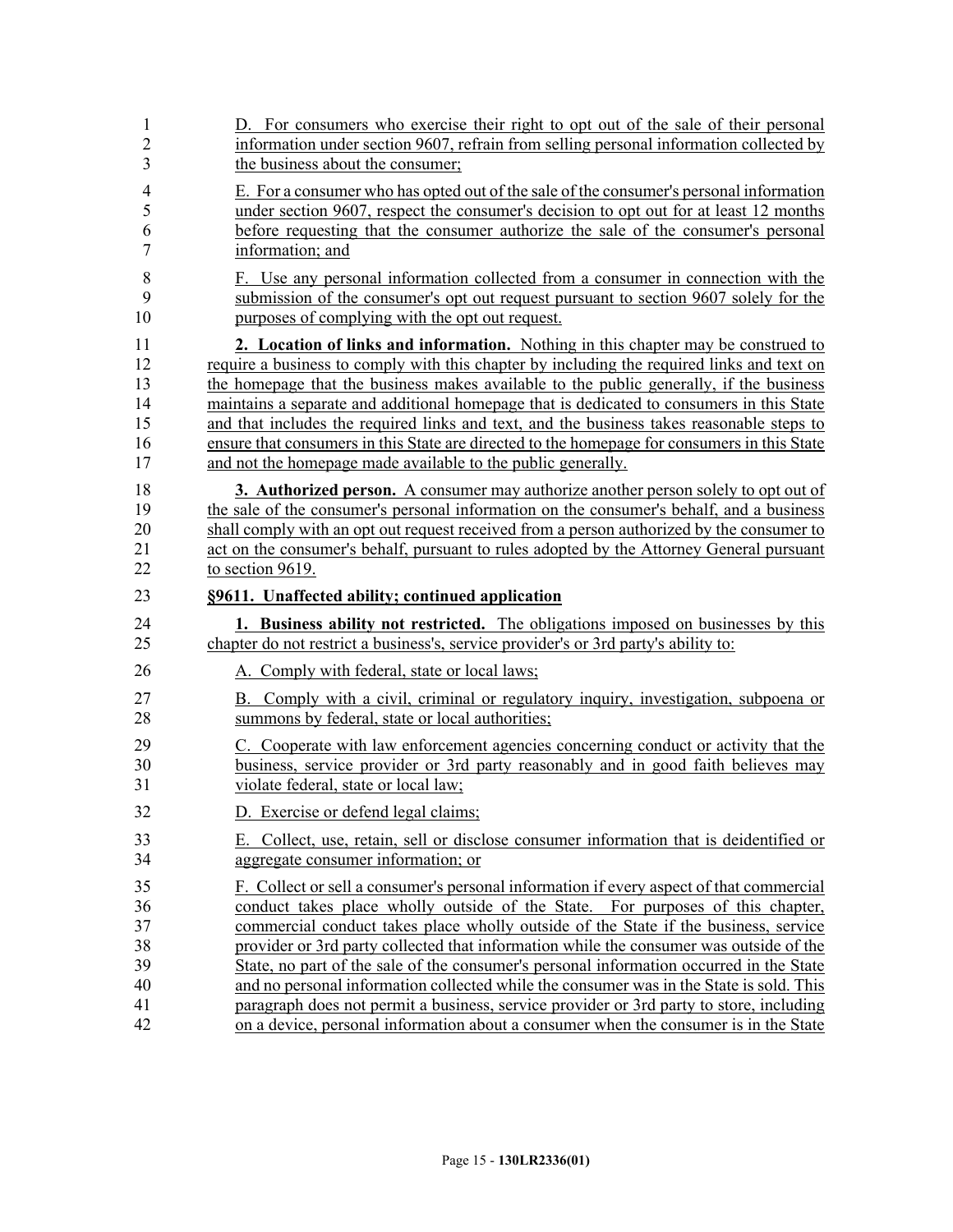| $\mathbf{1}$   | and then collect that personal information when the consumer and stored personal               |
|----------------|------------------------------------------------------------------------------------------------|
| $\overline{2}$ | information is outside of the State.                                                           |
| 3              | 2. Violation of evidentiary privilege. The obligations imposed on businesses by                |
| $\overline{4}$ | sections 9605 to 9610 do not apply when compliance by the business with those sections         |
| 5              | would violate an evidentiary privilege under the law of this State and do not prevent a        |
| 6              | business from providing the personal information of a consumer to a person covered by an       |
| $\overline{7}$ | evidentiary privilege under the law of this State as part of a privileged communication.       |
| 8              | <b>3. Credit reporting agency information.</b> Except for section 9614, this chapter does      |
| 9              | not apply to an activity involving the collection, maintenance, disclosure, sale,              |
| 10             | communication or use of any personal information bearing on a consumer's credit                |
| 11             | worthiness, credit standing, credit capacity, character, general reputation, personal          |
| 12             | characteristics or mode of living by a consumer reporting agency, as defined in 15 United      |
| 13             | States Code, Section 1681a(f), by a furnisher of information, as set forth in 15 United States |
| 14             | Code, Section 1681s-2, who provides information for use in a consumer report, as defined       |
| 15             | in 15 United States Code, Section 1681a(d), and by a user of a consumer report as set forth    |
| 16             | in 15 United States Code, Section 1681b.                                                       |
| 17             | This subsection applies only to the extent that such activity involving the collection,        |
| 18             | maintenance, disclosure, sale, communication or use of such information by that agency,        |
| 19             | furnisher or user is subject to regulation under the Fair Credit Reporting Act, 15 United      |
| 20             | States Code, Section 1681 et seq., and the information is not used, communicated, disclosed    |
| 21             | or sold except as authorized by the Fair Credit Reporting Act.                                 |
| 22             | Personal information covered by this subsection may be the subject of an action under          |
| 23             | section 9614.                                                                                  |
| 24             | 4. Gramm-Leach-Bliley Act information. Except for section 9614, this chapter does              |
| 25             | not apply to personal information collected, processed, sold or disclosed pursuant to the      |
| 26             | federal Gramm-Leach-Bliley Act, Public Law 106-102, and implementing regulations.              |
| 27             | Personal information covered by this subsection may be the subject of an action under          |
| 28             | section 9614.                                                                                  |
| 29             | 5. Driver's Privacy Protection Act information. Except for section 9614, this                  |
| 30             | chapter does not apply to personal information collected, processed, sold or disclosed         |
| 31             | pursuant to the Driver's Privacy Protection Act of 1994, 18 United States Code, Section        |
| 32             | 2721 et seq.                                                                                   |
| 33             | Personal information covered by this subsection may be the subject of an action under          |
| 34             | section 9614.                                                                                  |
| 35             | 6. Vehicle information or ownership information. Section 9607 does not apply to                |
| 36             | vehicle information or ownership information retained or shared between a new motor            |
| 37             | vehicle dealer, as defined in section 1171, subsection 12, and the vehicle's manufacturer,     |
| 38             | as defined in section 1171, subsection 10, if the vehicle information or ownership             |
| 39             | information is shared for the purpose of effectuating, or in anticipation of effectuating, a   |
| 40             | vehicle repair covered by a vehicle warranty or a recall conducted pursuant to 49 United       |
| 41             | States Code, Sections 30118 to 30120, as long as the new motor vehicle dealer or vehicle       |
| 42             | manufacturer with which that vehicle information or ownership information is shared does       |
| 43             | not sell, share or use that information for any other purpose.                                 |
| 44             | For purposes of this subsection:                                                               |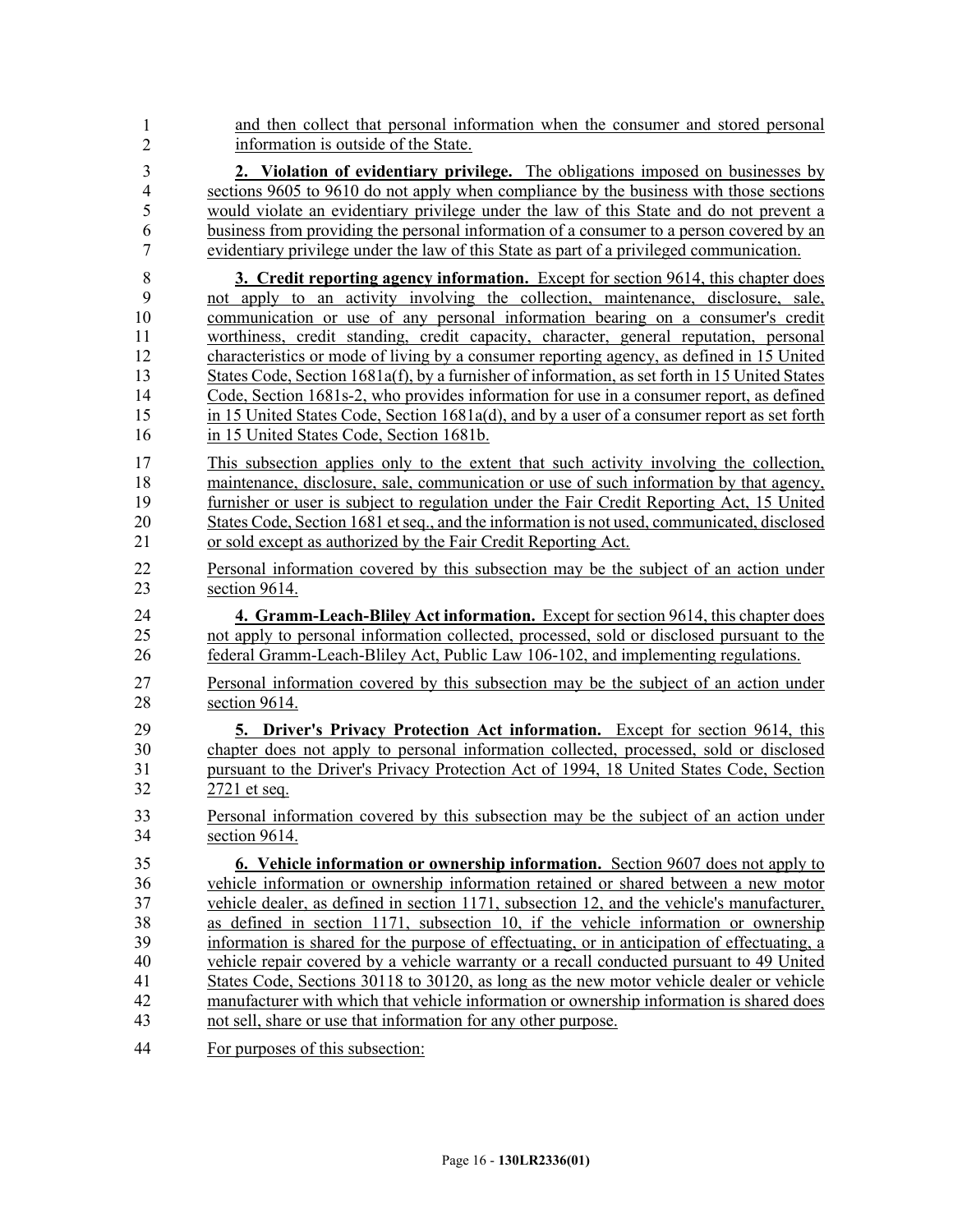| 1              | A. "Vehicle information" means the vehicle information number, make, model, year                    |
|----------------|-----------------------------------------------------------------------------------------------------|
| $\overline{2}$ | and odometer reading; and                                                                           |
| 3              | B. "Ownership information" means the name or names of the registered owner or                       |
| $\overline{4}$ | owners and the contact information for the owner or owners.                                         |
| 5              | 7. Extensions; reasons for not taking action; manifestly unfounded or excessive                     |
| 6              | <b>requests.</b> Notwithstanding a business's obligations to respond to and honor consumer          |
| $\overline{7}$ | rights requests pursuant to this chapter:                                                           |
| 8              | A. A time period for a business to respond to any verifiable consumer request may be                |
| 9              | extended by up to 90 additional days where necessary, taking into account the                       |
| 10             | complexity and number of the requests. The business shall inform the consumer of any                |
| 11             | such extension within 45 days of receipt of the request, together with the reasons for              |
| 12             | the delay;                                                                                          |
| 13             | B. If the business does not take action on the request of the consumer, the business                |
| 14             | shall inform the consumer, without delay and at the latest within the time period                   |
| 15             | permitted for response by this section, of the reasons for not taking action and any                |
| 16             | rights the consumer may have to appeal the decision to the business; and                            |
| 17             | C. If requests from a consumer are manifestly unfounded or excessive, in particular                 |
| 18             | because of their repetitive character, a business may either charge a reasonable fee,               |
| 19             | taking into account the administrative costs of providing the information or                        |
| 20             | communication or taking the action requested, or refuse to act on the request and notify            |
| 21             | the consumer of the reason for refusing the request. The business shall bear the burden             |
| 22             | of demonstrating that any verifiable consumer request is manifestly unfounded or                    |
| 23             | excessive.                                                                                          |
| 24             | <b>8.</b> Disclosure to service provider. A business that discloses personal information to         |
| 25             | a service provider is not liable under this chapter if the service provider receiving the           |
| 26             | personal information uses it in violation of the restrictions set forth in this chapter, if, at the |
| 27             | time of disclosing the personal information, the business does not have actual knowledge            |
| 28             | or reason to believe that the service provider intends to commit such a violation. A service        |
| 29             | provider is likewise not liable under this chapter for the obligations of a business for which      |
| 30             | it provides services as set forth in this chapter.                                                  |
| 31             | <b>9. Ordinary course of business.</b> This chapter may not be construed to require a               |
| 32             | business to collect personal information that it would not otherwise collect in the ordinary        |
| 33             | course of its business, retain personal information for longer than it would otherwise retain       |
| 34             | such information in the ordinary course of its business or reidentify or otherwise link             |
| 35             | information that is not maintained in a manner that would be considered personal                    |
| 36             | information.                                                                                        |
| 37             | 10. Rights and freedoms of other consumers. The rights afforded to consumers and                    |
| 38             | the obligations imposed on a business under this chapter may not adversely affect the rights        |
| 39             | and freedoms of other consumers.                                                                    |
| 40             | §9612. Medical and health information                                                               |
| 41             | <b>1. Nonapplicability.</b> This chapter does not apply to any of the following:                    |
| 42             | A. Health care information governed by Title 22, section 1711-C or protected health                 |
| 43             | care information that is collected by a covered entity or business associate governed by            |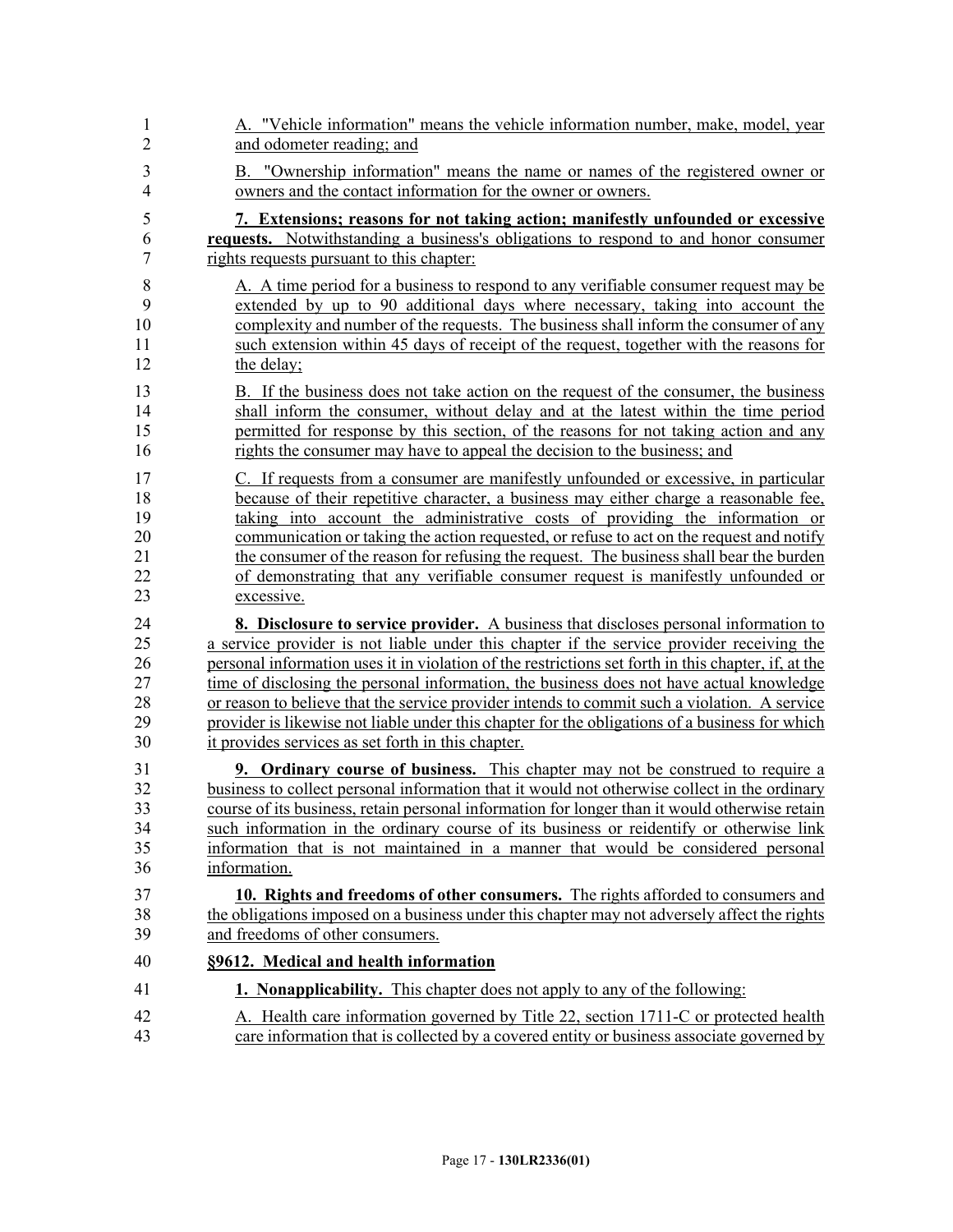| 1              | the privacy, security and breach notification rules issued by the United States            |
|----------------|--------------------------------------------------------------------------------------------|
| $\overline{2}$ | Department of Health and Human Services, 45 Code of Federal Regulations, Parts 160         |
| 3              | and 164, established pursuant to the federal Health Insurance Portability and              |
| $\overline{4}$ | Accountability Act of 1996, Public Law 104-191, and the federal Health Information         |
| 5              | Technology for Economic and Clinical Health Act, Title XIII of the federal American        |
| 6              | Recovery and Reinvestment Act of 2009, Public Law 111-5;                                   |
| $\overline{7}$ | B. A health care practitioner governed by Title 22, section 1711-C or a covered entity     |
| 8              | governed by the privacy, security and breach notification rules issued by the United       |
| 9              | States Department of Health and Human Services, 45 Code of Federal Regulations,            |
| 10             | Parts 160 and 164, established pursuant to the federal Health Insurance Portability and    |
| 11             | Accountability Act of 1996, Public Law 104-191, to the extent the provider or covered      |
| 12             | entity maintains, uses and discloses patient information in the same manner as health      |
| 13             | care information or protected health care information as described in paragraph A;         |
| 14             | C. A business associate of a covered entity governed by the privacy, security and data     |
| 15             | breach notification rules issued by the United States Department of Health and Human       |
| 16             | Services, 45 Code of Federal Regulations, Parts 160 and 164, established pursuant to       |
| 17             | the federal Health Insurance Portability and Accountability Act of 1996, Public Law        |
| 18             | 104-191, and the federal Health Information Technology for Economic and Clinical           |
| 19             | Health Act, Title XIII of the federal American Recovery and Reinvestment Act of            |
| 20             | 2009, Public Law 111-5, to the extent that the business associate maintains, uses and      |
| 21             | discloses patient information in the same manner as health care information or             |
| 22             | protected health care information as described in paragraph A;                             |
| 23             | Information that meets both of the following conditions:                                   |
| 24             | (1) It is deidentified in accordance with the requirements for deidentification set        |
| 25             | forth in 45 Code of Federal Regulations, Section 164.514; and                              |
| 26             | (2) It is derived from patient information that was originally collected, created,         |
| 27             | transmitted or maintained by an entity regulated by the federal Health Insurance           |
| 28             | Portability and Accountability Act of 1996 or 45 Code of Federal Regulations, Part         |
| 29             | 46.                                                                                        |
| 30             | Information that met the requirements of subparagraphs $(1)$ and $(2)$ but is subsequently |
| 31             | reidentified is no longer eligible for the exemption in this paragraph and is subject to   |
| 32             | applicable federal and state data privacy and security laws, including, but not limited    |
| 33             | to, the federal Health Insurance Portability and Accountability Act of 1996 and this       |
| 34             | chapter; and                                                                               |
| 35             | E. Information that is collected, used or disclosed in research, as defined in 45 Code     |
| 36             | of Federal Regulations, Section 164.501, including, but not limited to, a clinical trial,  |
| 37             | and that is conducted in accordance with applicable ethics, confidentiality, privacy and   |
| 38             | security rules of 45 Code of Federal Regulations, Parts 46 and 164, good clinical          |
| 39             | practice guidelines issued by the International Council for Harmonisation of Technical     |
| 40             | Requirements for Pharmaceuticals for Human Use, or successor organization, or              |
| 41             | human subject protection requirements of the United States Food and Drug                   |
| 42             | Administration.                                                                            |
| 43             | 2. Terms. For purposes of this section:                                                    |
|                |                                                                                            |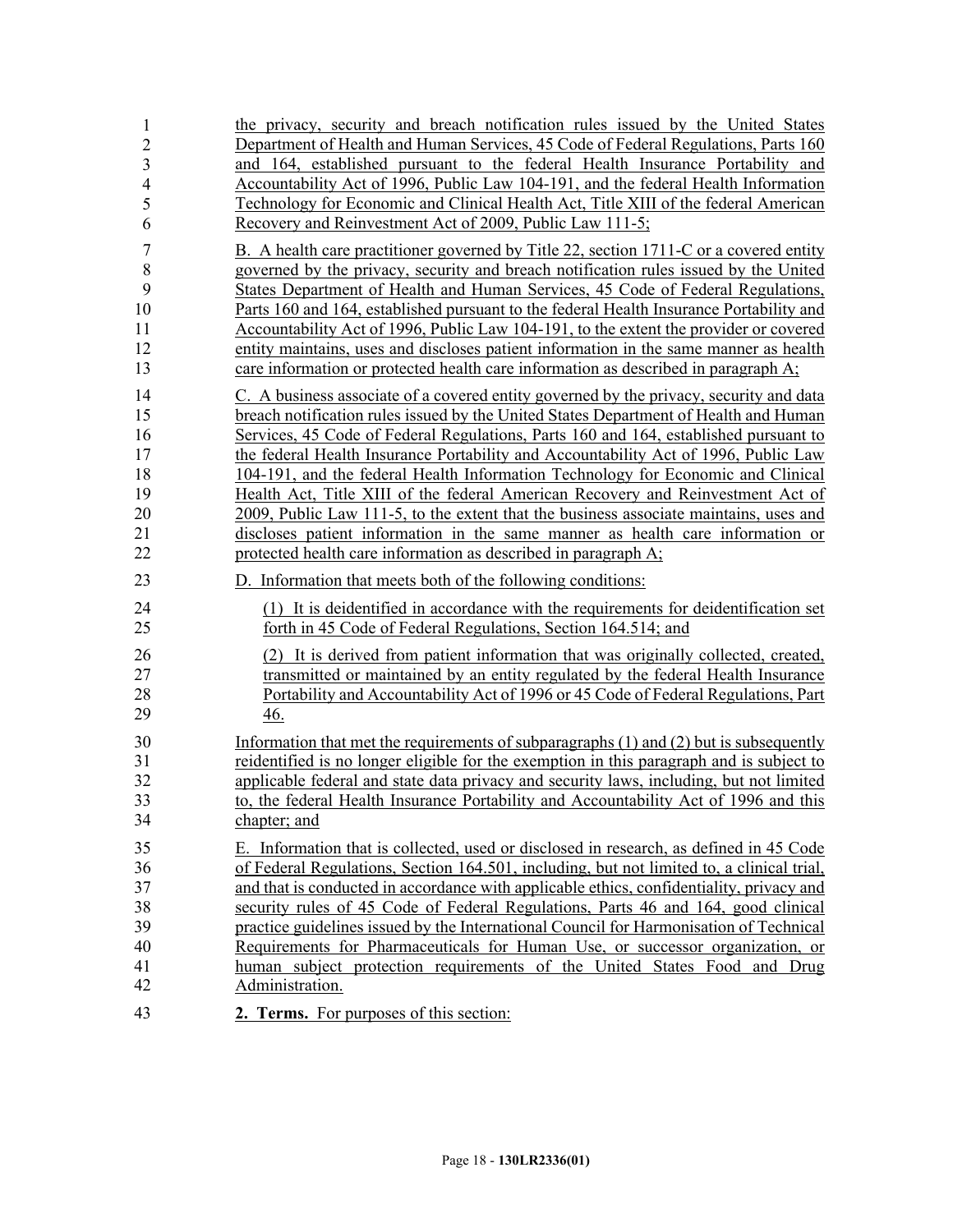| $\mathbf{1}$   | A. "Business associate" has the same meaning as in 45 Code of Federal Regulations,                                                                                                   |
|----------------|--------------------------------------------------------------------------------------------------------------------------------------------------------------------------------------|
| $\overline{2}$ | Section 160.103;                                                                                                                                                                     |
| 3              | B. "Covered entity" has the same meaning as in 45 Code of Federal Regulations,                                                                                                       |
| $\overline{4}$ | Section 160.103;                                                                                                                                                                     |
| 5              | C. "Health care information" means any individually identifiable information, in                                                                                                     |
| 6              | electronic or physical form, in possession of or derived from a provider of health care,                                                                                             |
| 7              | health care service plan, pharmaceutical company or contractor regarding a patient's                                                                                                 |
| 8              | medical history, mental or physical condition or treatment. "Individually identifiable"                                                                                              |
| 9              | means that the medical information includes or contains any element of personal                                                                                                      |
| 10             | identifying information sufficient to allow identification of the individual, such as the                                                                                            |
| 11             | patient's name, mailing address, e-mail address, telephone number or social security                                                                                                 |
| 12             | number, or other information that, alone or in combination with other publicly available                                                                                             |
| 13             | information, reveals the individual's identity;                                                                                                                                      |
| 14             | D. "Health care practitioner" means a person licensed by this State to provide or                                                                                                    |
| 15             | otherwise lawfully providing health care or a partnership or corporation made up of                                                                                                  |
| 16             | health care practitioners or an officer, employee, agent or contractor of a health care                                                                                              |
| 17             | practitioner acting in the course and scope of employment, agency or contract related                                                                                                |
| 18             | to or supportive of the provision of health care to individuals;                                                                                                                     |
| 19             | E. "Identifiable private information" has the same meaning as in 45 Code of Federal                                                                                                  |
| 20             | Regulations, Section 46.102;                                                                                                                                                         |
| 21             | F. "Individually identifiable health information" has the same meaning as in 45 Code                                                                                                 |
| 22             | of Federal Regulations, Section 160.103;                                                                                                                                             |
| 23<br>24<br>25 | "Patient information" means identifiable private information, protected health<br>G.<br>information, individually identifiable health information or health care information;<br>and |
| 26<br>27       | "Protected health information" has the same meaning as in 45 Code of Federal<br>Н.<br>Regulations, Section 160.103.                                                                  |
| 28             | §9613. Reidentification of information                                                                                                                                               |
| 29             | <b>1. Reidentification prohibited; exceptions.</b> A business or other person may not                                                                                                |
| 30             | reidentify, or attempt to reidentify, information that has met the requirements of section                                                                                           |
| 31             | 9612, subsection 1, paragraph D, except for one or more of the following purposes:                                                                                                   |
| 32             | A. Treatment, payment or health care operations conducted by a covered entity or                                                                                                     |
| 33             | business associate acting on behalf of, and at the written direction of, the covered entity.                                                                                         |
| 34             | For purposes of this paragraph, "treatment," "payment" and "health care operations"                                                                                                  |
| 35             | have the same meanings as in 45 Code of Federal Regulations, Section 164.501 and                                                                                                     |
| 36             | "covered entity" and "business associate" have the same meanings as in 45 Code of                                                                                                    |
| 37             | Federal Regulations, Section 160.103;                                                                                                                                                |
| 38             | B. Public health activities or purposes as described in 45 Code of Federal Regulations,                                                                                              |
| 39             | Section 164.512;                                                                                                                                                                     |
| 40             | C. Research, as defined in 45 Code of Federal Regulations, Section 164.501, that is                                                                                                  |
| 41             | conducted in accordance with 45 Code of Federal Regulations, Part 46;                                                                                                                |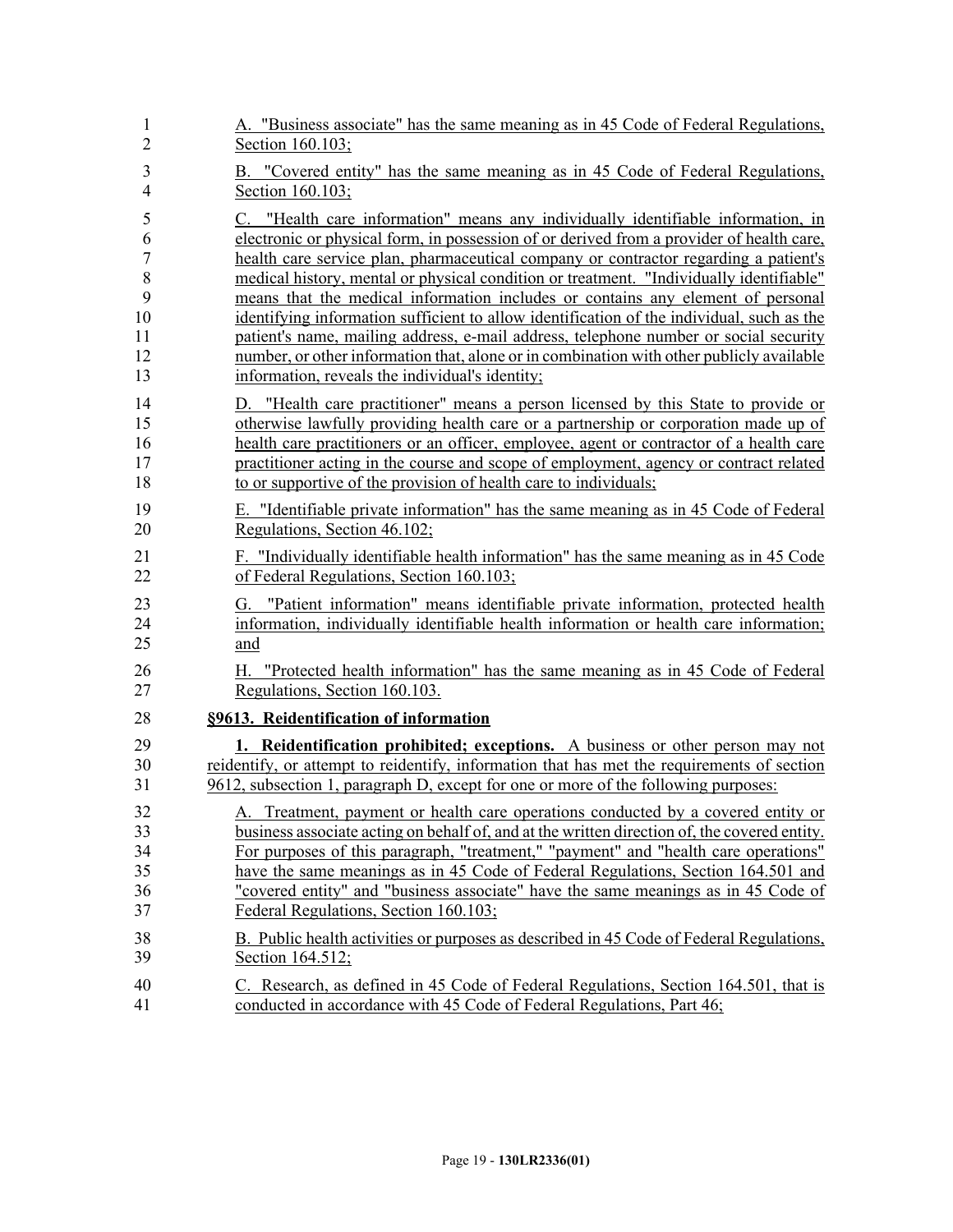| 1                         | D. Pursuant to a contract where the lawful holder of the deidentified information that                                                                                                                                                                                                                                                                                                                            |
|---------------------------|-------------------------------------------------------------------------------------------------------------------------------------------------------------------------------------------------------------------------------------------------------------------------------------------------------------------------------------------------------------------------------------------------------------------|
| $\overline{2}$            | met the requirements of section 9612, subsection 1, paragraph D expressly engages a                                                                                                                                                                                                                                                                                                                               |
| $\mathfrak{Z}$            | person or entity to attempt to reidentify the deidentified information in order to conduct                                                                                                                                                                                                                                                                                                                        |
| $\overline{4}$            | testing, analysis or validation of deidentification, or related statistical techniques, if the                                                                                                                                                                                                                                                                                                                    |
| 5                         | contract bans any other use or disclosure of the reidentified information and requires                                                                                                                                                                                                                                                                                                                            |
| 6                         | the return or destruction of the information that was reidentified upon completion of                                                                                                                                                                                                                                                                                                                             |
| $\overline{7}$            | the contract; and                                                                                                                                                                                                                                                                                                                                                                                                 |
| 8                         | E. If otherwise required by law.                                                                                                                                                                                                                                                                                                                                                                                  |
| 9<br>10<br>11<br>12<br>13 | 2. Information reidentified subject to data privacy and security laws.<br><sub>In</sub><br>accordance with section 9612, subsection 1, paragraph D, information reidentified pursuant<br>to this section is subject to applicable federal and state data privacy and security laws<br>including, but not limited to, the federal Health Insurance Portability and Accountability<br>Act of 1996 and this chapter. |
| 14                        | 3. Statements; further disclosure. A contract for the sale or license of deidentified                                                                                                                                                                                                                                                                                                                             |
| 15                        | information that has met the requirements of section 9612, subsection 1, paragraph D, when                                                                                                                                                                                                                                                                                                                        |
| 16                        | one of the parties is a person residing or doing business in the State, must include the                                                                                                                                                                                                                                                                                                                          |
| 17                        | following, or substantially similar, provisions:                                                                                                                                                                                                                                                                                                                                                                  |
| 18                        | A. A statement that the deidentified information being sold or licensed includes                                                                                                                                                                                                                                                                                                                                  |
| 19                        | deidentified patient information;                                                                                                                                                                                                                                                                                                                                                                                 |
| 20                        | B. A statement that reidentification, and attempted reidentification, of the deidentified                                                                                                                                                                                                                                                                                                                         |
| 21                        | information by the purchaser or licensee of the information is prohibited pursuant to                                                                                                                                                                                                                                                                                                                             |
| 22                        | this section; and                                                                                                                                                                                                                                                                                                                                                                                                 |
| 23                        | C. A requirement that, unless otherwise required by law, the purchaser or licensee of                                                                                                                                                                                                                                                                                                                             |
| 24                        | the deidentified information may not further disclose the deidentified information to                                                                                                                                                                                                                                                                                                                             |
| 25                        | any 3rd party unless the 3rd party is contractually bound by the same or stricter                                                                                                                                                                                                                                                                                                                                 |
| 26                        | restrictions and conditions.                                                                                                                                                                                                                                                                                                                                                                                      |
| 27                        | §9614. Civil action based on violation                                                                                                                                                                                                                                                                                                                                                                            |
| 28                        | 1. Civil action based on violation. A consumer whose nonencrypted and nonredacted                                                                                                                                                                                                                                                                                                                                 |
| 29                        | personal information is subject to an unauthorized access and exfiltration, theft or                                                                                                                                                                                                                                                                                                                              |
| 30                        | disclosure as a result of the business's violation of the duty to implement and maintain                                                                                                                                                                                                                                                                                                                          |
| 31                        | reasonable security procedures and practices appropriate to the nature of the information to                                                                                                                                                                                                                                                                                                                      |
| 32                        | protect the personal information may institute a civil action for any of the following:                                                                                                                                                                                                                                                                                                                           |
| 33                        | A. To recover damages in an amount not less than \$100 and not greater than \$750 per                                                                                                                                                                                                                                                                                                                             |
| 34                        | consumer per incident or actual damages, whichever is greater;                                                                                                                                                                                                                                                                                                                                                    |
| 35                        | B. Injunctive or declaratory relief; and                                                                                                                                                                                                                                                                                                                                                                          |
| 36                        | C. Any other relief the court determines proper.                                                                                                                                                                                                                                                                                                                                                                  |
| 37                        | In assessing the amount of statutory damages, the court shall consider any one or more of                                                                                                                                                                                                                                                                                                                         |
| 38                        | the relevant circumstances presented by any of the parties to the case, including, but not                                                                                                                                                                                                                                                                                                                        |
| 39                        | limited to, the nature and seriousness of the misconduct, the number of violations, the                                                                                                                                                                                                                                                                                                                           |
| 40                        | persistence of the misconduct, the length of time over which the misconduct occurred, the                                                                                                                                                                                                                                                                                                                         |
| 41                        | willfulness of the defendant's misconduct and the defendant's assets, liabilities and net                                                                                                                                                                                                                                                                                                                         |
| 42                        | worth.                                                                                                                                                                                                                                                                                                                                                                                                            |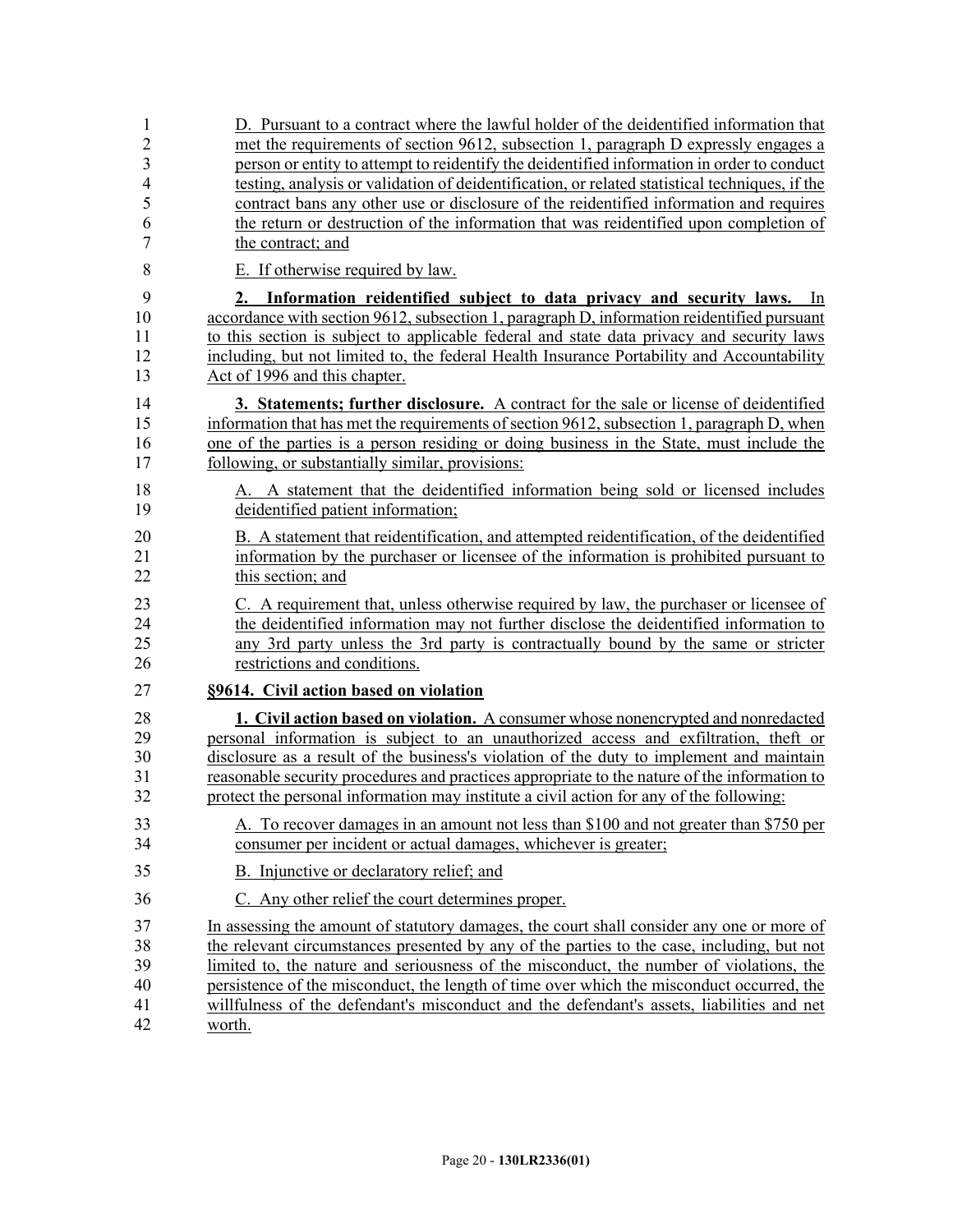1 **2. Notice of alleged violation; opportunity to cure; exception.** Actions pursuant to 2 this section may be brought by a consumer if, prior to initiating any action against a 3 business for statutory damages on an individual or classwide basis, a consumer provides a 4 business 30 days' written notice identifying the specific provisions of this chapter the 5 consumer alleges have been or are being violated. In the event a cure is possible, if within 6 the 30 days the business actually cures the noticed violation and provides the consumer an 7 express written statement that the violations have been cured and that no further violations 8 will occur, no action for individual statutory damages or classwide statutory damages may 9 be initiated against the business. Notice is not required prior to an individual consumer's 10 initiating an action solely for actual pecuniary damages suffered as a result of the alleged 11 violation of this chapter. If a business continues to violate this chapter in breach of the 12 express written statement provided to the consumer under this section, the consumer may 13 initiate an action against the business to enforce the written statement and may pursue 14 statutory damages for each breach of the express written statement, as well as any other 15 violation of the chapter that postdates the written statement. 16 **3. Defined violations; no basis for private right of action under other law.** The 17 cause of action established by this section applies only to violations as defined in subsection 18 18 1 and may not be based on violations of any other section of this chapter. Nothing in this 19 chapter may be interpreted to serve as the basis for a private right of action under any other 20 law. This section may not be construed to relieve any party from any duties or obligations 21 imposed under other law or the United States Constitution or the Constitution of Maine. 22 **§9615. Compliance; civil penalties**

23 **1. Guidance of Attorney General.** Any business or 3rd party may seek the opinion 24 of the Attorney General for guidance on how to comply with the provisions of this chapter.

25 **2. Failure to cure; civil penalties.** A business violates this chapter if it fails to cure 26 any alleged violation within 30 days after being notified of alleged noncompliance. A 27 business, service provider or other person that violates this chapter is subject to an 28 injunction and liable for a civil penalty of not more than \$2,500 for each violation or \$7,500 29 for each intentional violation, which must be assessed and recovered in a civil action 30 brought in the name of the State by the Attorney General. The civil penalties provided for 31 in this section must be exclusively assessed and recovered in a civil action brought in the 32 name of the State by the Attorney General.

33 **3. Consumer Privacy Fund.** Any civil penalty assessed for a violation of this chapter 34 and the proceeds of any settlement of an action brought pursuant to subsection 2 must be 35 deposited in the Consumer Privacy Fund created pursuant to section 9616, subsection 1.

## 36 **§9616. Consumer Privacy Fund**

37 **1. Consumer Privacy Fund created.** A special fund to be known and referred to in 38 this section as "the Consumer Privacy Fund" is created within the General Fund in the State 39 Treasury. The purpose of the fund is to offset any costs incurred by the courts in connection 40 with actions brought to enforce this chapter and any costs incurred by the Attorney General 41 in carrying out the Attorney General's duties under this chapter.

42 **2. Uses.** Funds transferred to the Consumer Privacy Fund must be used exclusively to 43 offset any costs incurred by the state courts and the Attorney General in connection with 44 this chapter. These funds may not be subject to appropriation or transfer by the Legislature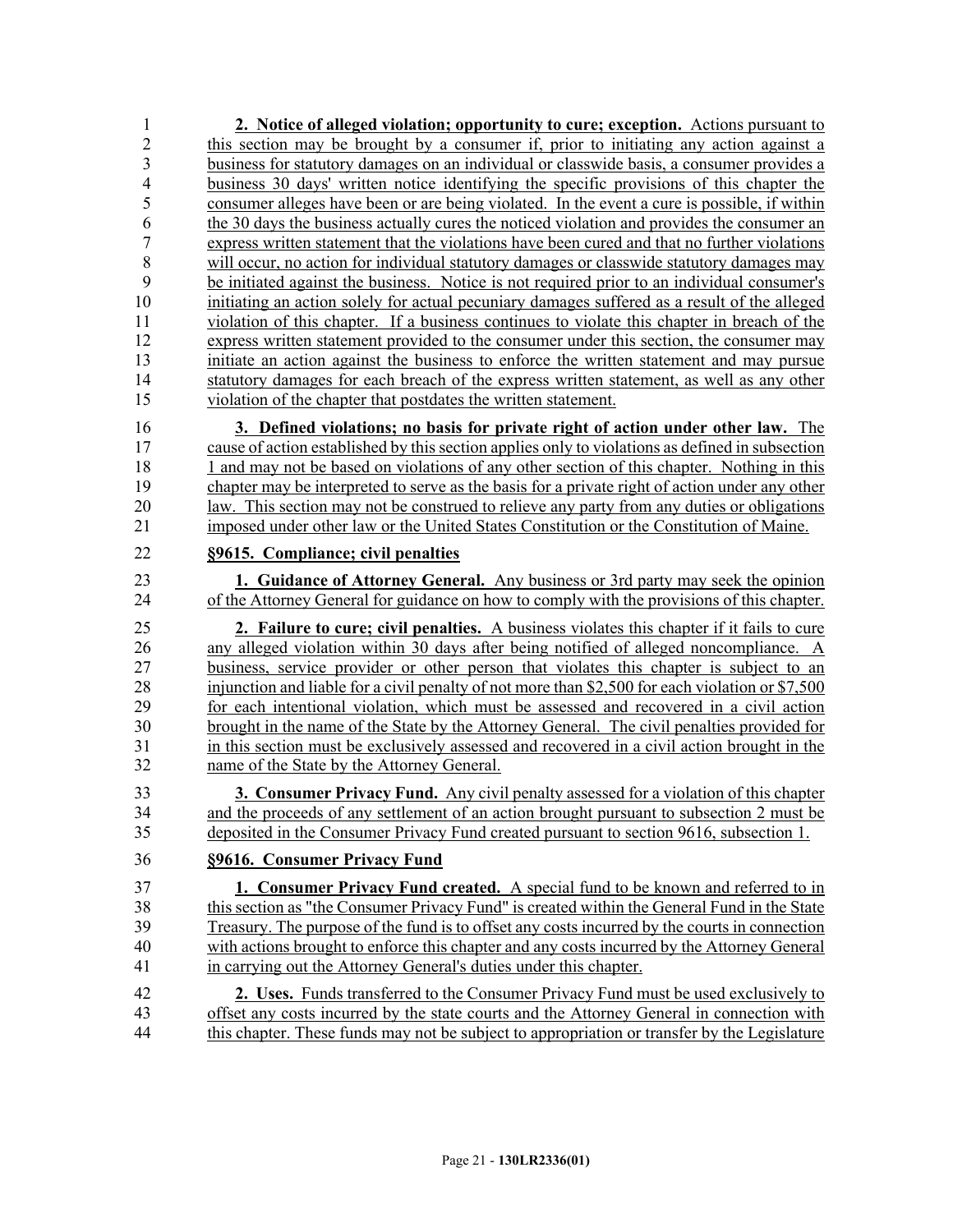| $\mathbf{1}$   | for any other purpose, unless the Commissioner of Administrative and Financial Services                                                                                                                                                                            |
|----------------|--------------------------------------------------------------------------------------------------------------------------------------------------------------------------------------------------------------------------------------------------------------------|
| $\overline{2}$ | determines that the funds are in excess of the funding needed to fully offset the costs                                                                                                                                                                            |
| 3              | incurred by the state courts and the Attorney General in connection with this chapter, in                                                                                                                                                                          |
| $\overline{4}$ | which case the Legislature may appropriate excess funds for other purposes.                                                                                                                                                                                        |
| 5              | §9617. Privacy protection                                                                                                                                                                                                                                          |
| 6              | This chapter is intended to further the right of privacy and to supplement existing laws                                                                                                                                                                           |
| $\tau$         | relating to consumers' personal information. The provisions of this chapter are not limited                                                                                                                                                                        |
| 8              | to information collected electronically or over the Internet, but apply to the collection and                                                                                                                                                                      |
| 9              | sale of all personal information collected by a business from consumers. Wherever                                                                                                                                                                                  |
| 10             | possible, law relating to consumers' personal information must be construed to harmonize                                                                                                                                                                           |
| 11             | with the provisions of this chapter, but in the event of a conflict between other laws and the                                                                                                                                                                     |
| 12             | provisions of this chapter, the provisions of the law that afford the greatest protection for                                                                                                                                                                      |
| 13             | the right of privacy for consumers control.                                                                                                                                                                                                                        |
| 14             | §9618. Preemption                                                                                                                                                                                                                                                  |
| 15             | This chapter is a matter of statewide concern and supersedes and preempts all rules,                                                                                                                                                                               |
| 16             | regulations, codes, ordinances and other laws adopted by a municipality, county or local                                                                                                                                                                           |
| 17             | agency regarding the collection and sale of consumers' personal information by a business.                                                                                                                                                                         |
| 18             | §9619. Rules                                                                                                                                                                                                                                                       |
| 19             | <b>1. Rules.</b> On or before January 1, 2023, the Attorney General shall solicit broad public                                                                                                                                                                     |
| 20             | participation and adopt rules to further the purposes of this chapter, including, but not                                                                                                                                                                          |
| 21             | limited to, the following areas:                                                                                                                                                                                                                                   |
| 22             | Updating as needed additional categories of personal information to those                                                                                                                                                                                          |
| 23             | enumerated in section 9602, subsection 13 in order to address changes in technology.                                                                                                                                                                               |
| 24             | data collection practices, obstacles to implementation and privacy concerns;                                                                                                                                                                                       |
| 25             | B. Updating as needed the definition of "unique identifiers" to address changes in                                                                                                                                                                                 |
| 26             | technology, data collection, obstacles to implementation and privacy concerns, and to                                                                                                                                                                              |
| 27             | add categories to the definition of "designated methods for submitting requests" to                                                                                                                                                                                |
| 28             | facilitate a consumer's ability to obtain information from a business pursuant to section                                                                                                                                                                          |
| 29             | 9609;                                                                                                                                                                                                                                                              |
| 30<br>31<br>32 | Establishing any exceptions necessary to comply with state or federal law,<br>C.<br>including, but not limited to, those relating to trade secrets and intellectual property<br>rights, within one year of passage of this chapter and as needed thereafter;       |
| 33             | D. Establishing rules and procedures for the following:                                                                                                                                                                                                            |
| 34             | (1) To facilitate and govern the submission of a request by a consumer to opt out                                                                                                                                                                                  |
| 35             | of the sale of personal information pursuant to section 9607;                                                                                                                                                                                                      |
| 36             | (2) To govern business compliance with a consumer's opt out request; and                                                                                                                                                                                           |
| 37             | (3) For the development and use of a recognizable and uniform opt out logo or                                                                                                                                                                                      |
| 38             | button by all businesses to promote consumer awareness of the opportunity to opt                                                                                                                                                                                   |
| 39             | out of the sale of personal information;                                                                                                                                                                                                                           |
| 40<br>41<br>42 | Adjusting the monetary threshold in section 9602, subsection 3, paragraph A,<br>Е.<br>subparagraph (1) in January of every odd-numbered year to reflect any increase in the<br>United States Department of Labor, Bureau of Labor Statistics Consumer Price Index; |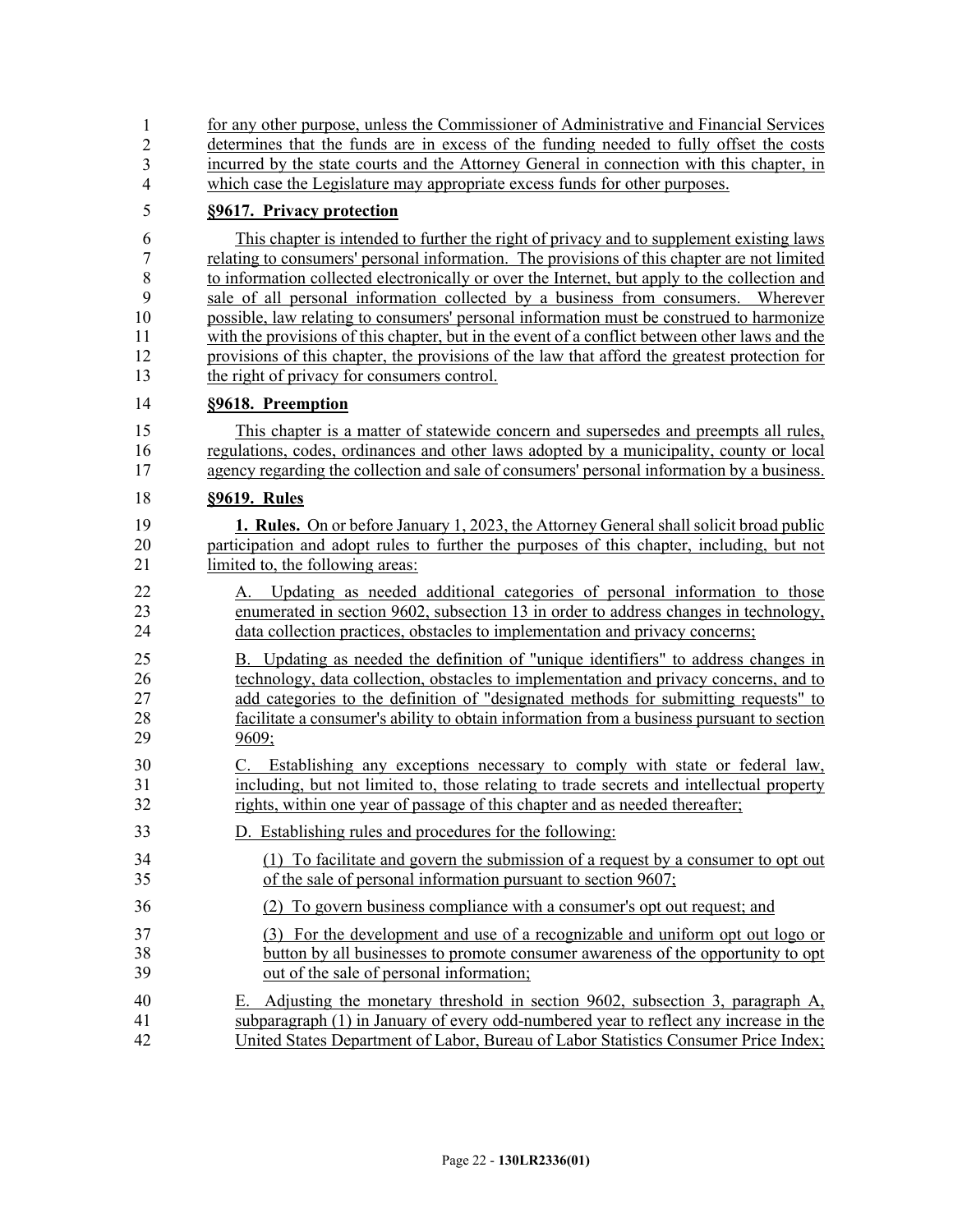| 1                       | F. Establishing rules, procedures and any exceptions necessary to ensure that the                                                                                  |
|-------------------------|--------------------------------------------------------------------------------------------------------------------------------------------------------------------|
| $\overline{c}$          | notices and information that businesses are required to provide pursuant to this chapter                                                                           |
| $\overline{\mathbf{3}}$ | are provided in a manner that may be easily understood by the average consumer, are                                                                                |
| $\overline{4}$          | accessible to consumers with disabilities and are available in the language primarily                                                                              |
| 5                       | used to interact with the consumer, including establishing rules and guidelines                                                                                    |
| 6                       | regarding financial incentive offerings, within one year of passage of this chapter and                                                                            |
| $\tau$                  | as needed thereafter; and                                                                                                                                          |
| $\,$ $\,$               | G. Establishing rules and procedures to further the purposes of sections 9605 and 9606                                                                             |
| 9                       | and to facilitate a consumer's or the consumer's authorized agent's ability to obtain                                                                              |
| 10                      | information pursuant to section 9609, with the goal of minimizing the administrative                                                                               |
| 11                      | burden on consumers, taking into account available technology, security concerns and                                                                               |
| 12                      | the burden on the business, to govern a business's determination that a request for                                                                                |
| 13                      | information received from a consumer is a verifiable consumer request, including                                                                                   |
| 14                      | treating a request submitted through a password-protected account maintained by the                                                                                |
| 15<br>16                | consumer with the business while the consumer is logged into the account as a<br>verifiable consumer request and providing a mechanism for a consumer who does not |
| 17                      | maintain an account with the business to request information through the business's                                                                                |
| 18                      | authentication of the consumer's identity, within one year of passage of this chapter                                                                              |
| 19                      | and as needed thereafter.                                                                                                                                          |
|                         |                                                                                                                                                                    |
| 20                      | 2. Additional rules. The Attorney General may adopt additional rules as follows:                                                                                   |
| 21                      | A. To establish rules and procedures on how to process and comply with verifiable                                                                                  |
| 22                      | consumer requests for specific pieces of personal information relating to a household                                                                              |
| 23                      | in order to address obstacles to implementation and privacy concerns; and                                                                                          |
| 24                      | B. As necessary to further the purposes of this chapter.                                                                                                           |
| 25                      | 3. Time of enforcement action. The Attorney General may not bring an enforcement                                                                                   |
| 26                      | action under this chapter until 6 months after the adoption of the final rules issued pursuant                                                                     |
| 27                      | to this section or July 1, 2023, whichever is sooner.                                                                                                              |
| 28                      | 4. Routine technical rules. Rules adopted under this section are routine technical                                                                                 |
| 29                      | rules pursuant to Title 5, chapter 375, subchapter 2-A.                                                                                                            |
| 30                      | §9620. Series of steps or transactions                                                                                                                             |
| 31                      | If a series of steps or transactions were component parts of a single transaction intended                                                                         |
| 32                      | from the beginning to be taken with the intention of avoiding the reach of this chapter,                                                                           |
| 33                      | including the disclosure of information by a business to a 3rd party in order to avoid the                                                                         |
| 34                      | definition of "sell," a court shall disregard the intermediate steps or transactions for                                                                           |
| 35                      | purposes of effectuating the purposes of this chapter.                                                                                                             |
| 36                      | §9621. Waiver or limit of rights void and unenforceable                                                                                                            |
| 37                      | Any provision of a contract or agreement of any kind that purports to waive or limit in                                                                            |
| 38                      | any way a consumer's rights under this chapter, including, but not limited to, any right to a                                                                      |
| 39                      | remedy or means of enforcement, is deemed contrary to public policy and is void and                                                                                |
| 40                      | This section does not prevent a consumer from declining to request<br>unenforceable.                                                                               |
| 41                      | information from a business, declining to opt out of a business's sale of the consumer's                                                                           |
| 42                      | personal information or authorizing a business to sell the consumer's personal information                                                                         |
| 43                      | after previously opting out.                                                                                                                                       |
|                         |                                                                                                                                                                    |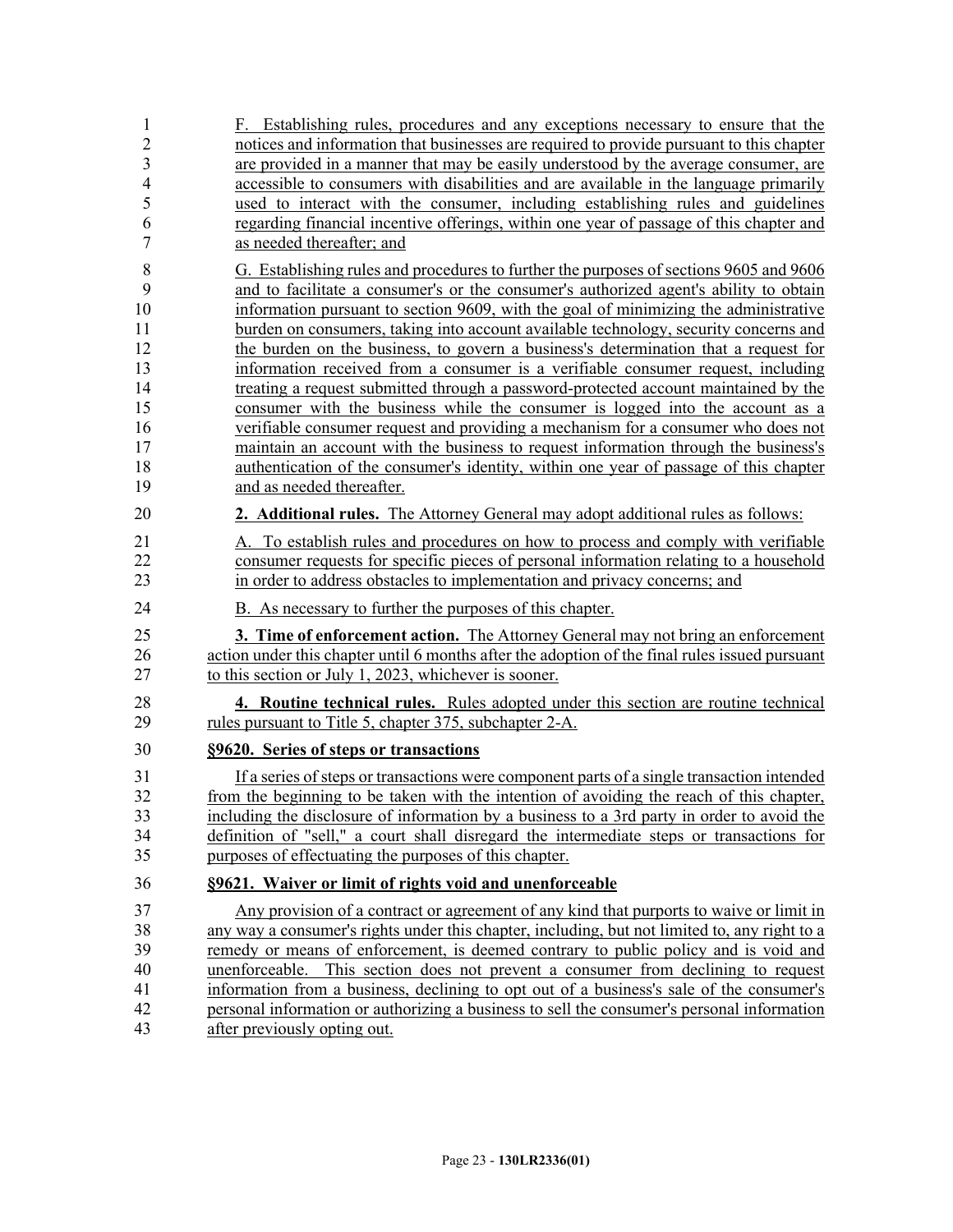| §9622. Liberal construction                                                                                                                                                                                                                                                                                                                                                                                                                                                                                                                                                                                                                                                |
|----------------------------------------------------------------------------------------------------------------------------------------------------------------------------------------------------------------------------------------------------------------------------------------------------------------------------------------------------------------------------------------------------------------------------------------------------------------------------------------------------------------------------------------------------------------------------------------------------------------------------------------------------------------------------|
| This chapter must be liberally construed to effectuate its purposes.                                                                                                                                                                                                                                                                                                                                                                                                                                                                                                                                                                                                       |
| §9623. Effective date                                                                                                                                                                                                                                                                                                                                                                                                                                                                                                                                                                                                                                                      |
| This chapter takes effect January 1, 2023.                                                                                                                                                                                                                                                                                                                                                                                                                                                                                                                                                                                                                                 |
| Sec. A-2. 35-A MRSA c. 94, as amended, is repealed.                                                                                                                                                                                                                                                                                                                                                                                                                                                                                                                                                                                                                        |
| Sec. A-3. Effective date. That section of this Part that repeals the Maine Revised<br>Statutes, Title 35-A, chapter 94 takes effect January 1, 2023.                                                                                                                                                                                                                                                                                                                                                                                                                                                                                                                       |
| <b>PART B</b>                                                                                                                                                                                                                                                                                                                                                                                                                                                                                                                                                                                                                                                              |
| Sec. B-1. 9-A MRSA §2-701, as enacted by PL 2021, c. 297, §1, is amended to<br>read:                                                                                                                                                                                                                                                                                                                                                                                                                                                                                                                                                                                       |
| §2-701. Engaging in pretense to evade requirements of this Article prohibited                                                                                                                                                                                                                                                                                                                                                                                                                                                                                                                                                                                              |
| An entity covered by this Article may not engage in any device, subterfuge or pretense<br>to evade the requirements of this Article, including, but not limited to, making a loan<br>disguised as a personal property sale and leaseback transaction, or disguising loan proceeds<br>as a cash rebate for the pretextual installment sale of goods or services or making, offering,<br>assisting or arranging a debtor to obtain a loan with a greater rate of interest, consideration<br>or charge than is permitted by this Article through any method. A loan made in violation<br>of this Part is void and uncollectible as to any principal, fee, interest or charge. |
| Sec. B-2. 9-A MRSA §2-702, as enacted by PL 2021, c. 297, §1, is repealed.                                                                                                                                                                                                                                                                                                                                                                                                                                                                                                                                                                                                 |
| Sec. B-3. 9-A MRSA Art. 2, Pt. 8 is enacted to read:                                                                                                                                                                                                                                                                                                                                                                                                                                                                                                                                                                                                                       |
| <b>PART 8</b>                                                                                                                                                                                                                                                                                                                                                                                                                                                                                                                                                                                                                                                              |
| <b>MAINE SMALL DOLLAR CONSUMER PROTECTION ACT</b>                                                                                                                                                                                                                                                                                                                                                                                                                                                                                                                                                                                                                          |
|                                                                                                                                                                                                                                                                                                                                                                                                                                                                                                                                                                                                                                                                            |
|                                                                                                                                                                                                                                                                                                                                                                                                                                                                                                                                                                                                                                                                            |
| §2-801. Short title<br>This Part may be known and cited as "the Maine Small Dollar Consumer Protection"<br>Act."                                                                                                                                                                                                                                                                                                                                                                                                                                                                                                                                                           |
| §2-802. Definitions                                                                                                                                                                                                                                                                                                                                                                                                                                                                                                                                                                                                                                                        |
| As used in this Part, unless the context otherwise indicates, the following terms have<br>the following meanings.                                                                                                                                                                                                                                                                                                                                                                                                                                                                                                                                                          |
| <b>1. Renew.</b> "Renew" means to renew, repay, refinance or consolidate an existing small<br>dollar loan with the proceeds of another small dollar loan.                                                                                                                                                                                                                                                                                                                                                                                                                                                                                                                  |
| 2. Small dollar loan. "Small dollar loan" means a loan made by a supervised lender                                                                                                                                                                                                                                                                                                                                                                                                                                                                                                                                                                                         |
| that:                                                                                                                                                                                                                                                                                                                                                                                                                                                                                                                                                                                                                                                                      |
| A. Is made to one or more individuals for personal, family or household use;<br>B. Has a principal amount that does not exceed \$2,500;                                                                                                                                                                                                                                                                                                                                                                                                                                                                                                                                    |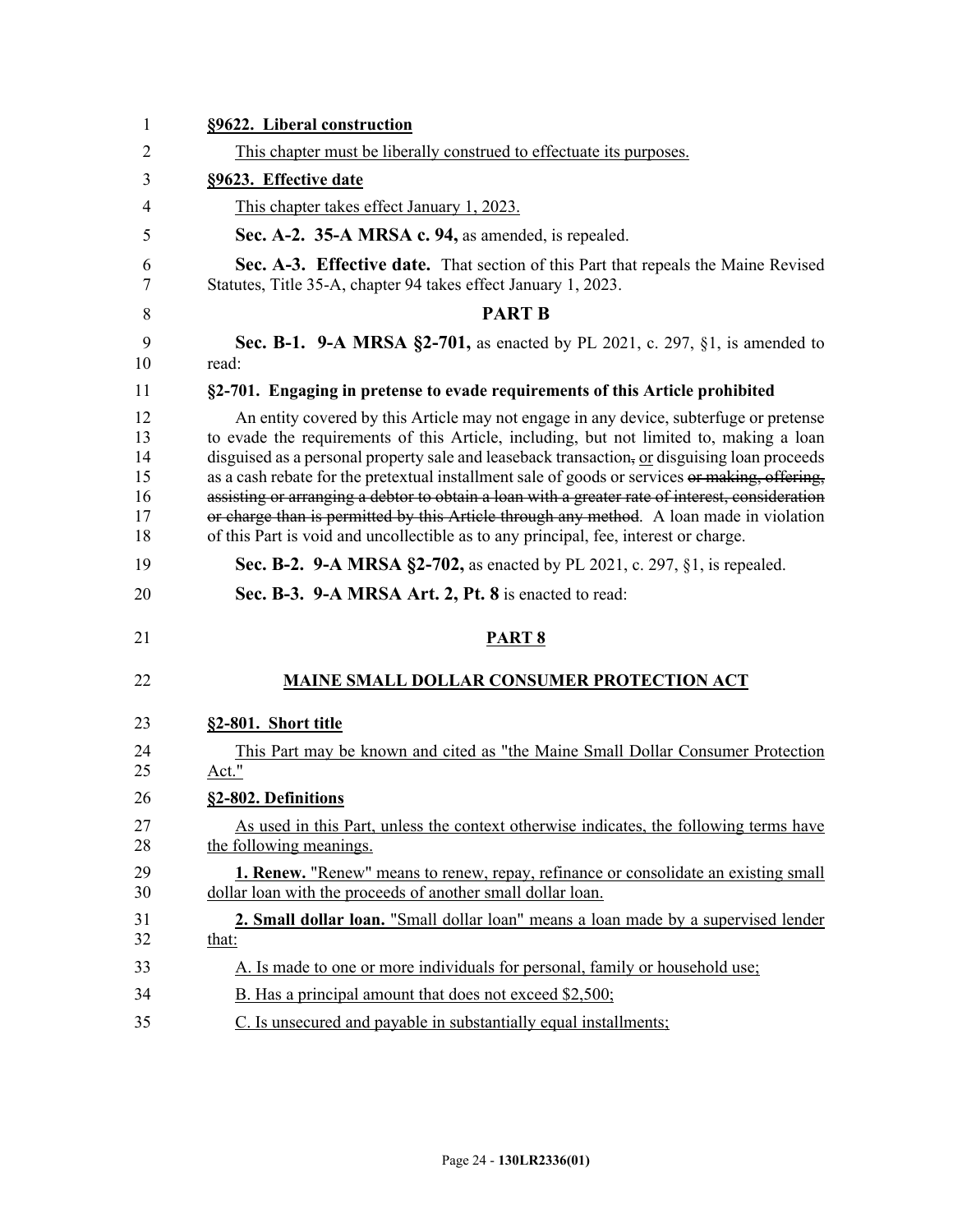| $\mathbf{1}$   | D. Has a repayment schedule consisting of installment payments of substantially equal      |
|----------------|--------------------------------------------------------------------------------------------|
| $\overline{2}$ | amounts of principal and service fees amortizing over the term of the loan such that the   |
| 3              | loan is repaid in full by the maturity date; and                                           |
| $\overline{4}$ | E. Has a maturity date that is not less than 90 days or more than 365 days after the date  |
| 5              | of the loan agreement.                                                                     |
| 6              | §2-803. Small dollar loans                                                                 |
| 7              | A supervised lender may make a small dollar loan to a consumer pursuant to this Part.      |
| 8              | The administrator shall adopt rules to carry out the purposes of this Part. The rules must |
| 9              | include, at a minimum, the following:                                                      |
| 10             | <b>1. Copy.</b> A requirement for a supervised lender to immediately provide a consumer    |
| 11             | with a signed copy of the small dollar loan agreement;                                     |
| 12             | <b>2. Payment.</b> Provisions allowing for payment of a small dollar loan to a consumer by |
| 13             | check, money order, cash or other mutually agreed upon means, but that prohibit the        |
| 14             | supervised lender from charging the consumer additional fees based on the method of        |
| 15             | payment;                                                                                   |
| 16             | <b>3. Right to cancel.</b> The right of a consumer to cancel a small dollar loan agreement |
| 17             | by notifying the supervised lender and returning the total original loan amount within 3   |
| 18             | business days after the date the consumer entered into the loan agreement;                 |
| 19             | 4. Right to file complaint. The right of a consumer to file a complaint against a          |
| 20             | supervised lender for a violation of any provision of this Part; and                       |
| 21             | <b>5. Modification.</b> An allowance for a supervised lender and a consumer to mutually    |
| 22             | agree to modify the repayment schedule to allow for different payment amounts over the     |
| 23             | term of the small dollar loan, as long as the modified repayment schedule does not include |
| 24             | a payment due at the date of maturity that is substantially larger than any previously     |
| 25             | scheduled installment payment.                                                             |
| 26             | Rules adopted pursuant to this section are routine technical rules as defined in Title 5,  |
| 27             | chapter 375, subchapter 2-A.                                                               |
| 28             | §2-804. Limitations on multiple small dollar loans                                         |
| 29             | A supervised lender may not enter into a small dollar loan agreement with a consumer       |
| 30             | if the consumer has an open small dollar loan agreement with the supervised lender or      |
| 31             | another supervised lender in the State. A supervised lender may rely on a consumer's       |
| 32             | representation of open small dollar loan agreements with any other supervised lender.      |
| 33             | §2-805. Renewal of small dollar loans                                                      |
| 34             | A supervised lender may not renew a small dollar loan agreement unless:                    |
| 35             | 1. Payments as scheduled. A consumer has made payments as scheduled; and                   |
| 36             | <b>2. Percentage of payments.</b> A consumer has made at least 30% of all scheduled        |
| 37             | payments or has retired at least 50% of the principal amount of the small dollar loan.     |
| 38             | §2-806. Consideration of ability to repay                                                  |
| 39             | 1. Considerations. In determining the amount and duration of the loan as part of the       |
| 40             | underwriting, making or negotiating of a small dollar loan, a supervised lender shall take |
| 41             | into consideration a consumer's financial ability to repay the loan in the time and manner |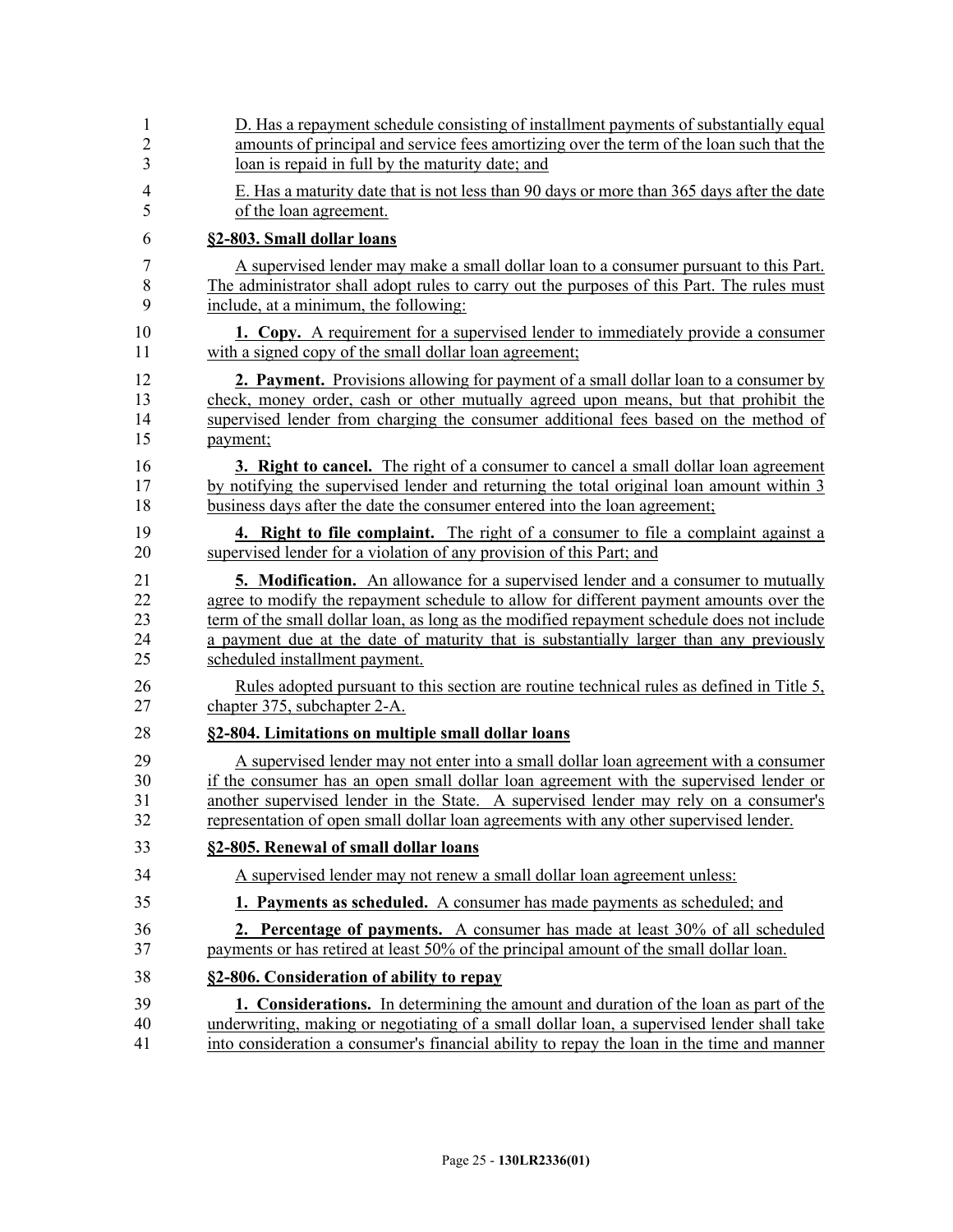| 1              | provided in the prospective small dollar loan agreement. The supervised lender's             |
|----------------|----------------------------------------------------------------------------------------------|
| 2              | consideration must include, but is not limited to, a consumer's:                             |
| 3              | A. Credit and borrowing history;                                                             |
| $\overline{4}$ | B. Gross income;                                                                             |
| 5              | C. Representation of major financial obligations; and                                        |
| 6              | D. Estimated basic living expenses, including, but not limited to, expenses for food,        |
| 7              | utilities, regular medical costs and other costs associated with the consumer's health,      |
| 8              | welfare and ability to produce income and the health and welfare of members of the           |
| 9              | consumer's household who are financially dependent on the consumer. A supervised             |
| 10             | lender may rely on a consumer's representation of estimated basic living expenses when       |
| 11             | determining the consumer's ability to repay a small dollar loan.                             |
| 12             | 2. Ability to pay. A supervised lender may enter into a small dollar loan agreement          |
| 13             | only with a consumer whom the supervised lender has determined pursuant to subsection        |
| 14             | 1 to be able to repay the small dollar loan in the time and manner provided in the           |
| 15             | prospective small dollar loan agreement. A supervised lender may not enter into a small      |
| 16             | dollar loan agreement with a consumer if the supervised lender determines that the           |
| 17             | prospective small dollar loan agreement would result in a monthly payment that would         |
| 18             | exceed 12% of the consumer's gross monthly income.                                           |
| 19             | §2-807. No prepayment penalty                                                                |
| 20             | A consumer may prepay in full the unpaid balance of the small dollar loan at any time        |
| 21             | without additional interest, fees or penalties.                                              |
| 22             | §2-808. Limitations on collections                                                           |
| 23             | A supervised lender may not use or threaten to use criminal proceedings in order to          |
| 24             | collect upon the terms of a small dollar loan agreement under this Part.                     |
| 25             | §2-809. Report to credit reporting agency required                                           |
| 26             | A supervised lender shall report to a credit reporting agency or agencies the terms of a     |
| 27             | small dollar loan agreement and a consumer's performance pursuant to those terms.            |
| 28             | §2-810. Required consumer disclosures                                                        |
| 29             | <b>1. Public notice.</b> A supervised lender shall post prominently at its place of business |
| 30             | in a way designed to be seen by a consumer before the consumer enters into a small dollar    |
| 31             | loan agreement and on any website designed to be seen by a consumer before the consumer      |
| 32             | enters into a small dollar loan agreement a written notice that, at a minimum, informs the   |
| 33             | consumer that:                                                                               |
| 34             | A. State law prohibits a supervised lender from entering into a small dollar loan            |
| 35             | agreement with a consumer who already has a small dollar loan in effect with the             |
| 36             | supervised lender or with another supervised lender in the State;                            |
| 37             | B. If a consumer enters into a small dollar loan agreement, a copy of the signed             |
| 38             | agreement must be immediately provided to the consumer;                                      |
| 39             | C. The proceeds of a small dollar loan are payable to a consumer by check, money             |
| 40             | order, cash or any other mutually acceptable means and that the consumer may not be          |
| 41             | subjected to additional fees based on the method of payment;                                 |